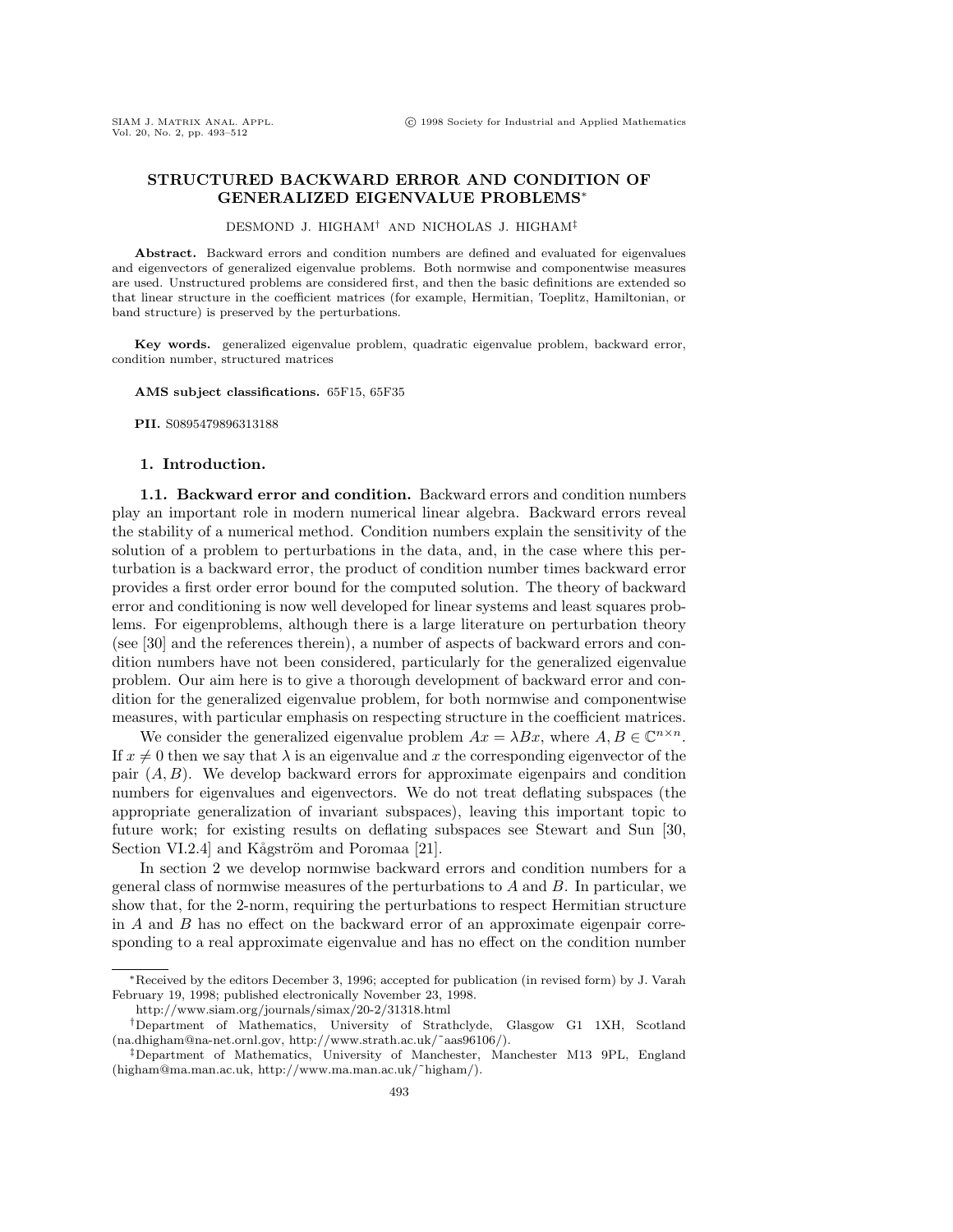of an eigenvalue of a definite pair. It is widely appreciated that for problems with badly scaled or sparse data componentwise analysis can yield much stronger results than normwise analysis [18]. In section 3 we give a treatment analogous to that of section 2 but for componentwise measures.

Many applications lead to eigenproblems containing matrices with linear structure, and only perturbations that preserve the structure may be physically meaningful [31]. For example, the quadratic eigenvalue problem has the form

(1.1) 
$$
(\lambda^2 C + \lambda D + E)v = 0, \qquad C, D, E \in \mathbb{C}^{n \times n}.
$$

By writing  $u = \lambda v$  we can express the problem as a generalized eigenvalue problem:

(1.2) 
$$
\begin{bmatrix} D & E \\ E & 0 \end{bmatrix} \begin{bmatrix} u \\ v \end{bmatrix} = \lambda \begin{bmatrix} -C & 0 \\ 0 & E \end{bmatrix} \begin{bmatrix} u \\ v \end{bmatrix}.
$$

The coefficient matrices are clearly highly structured, and arbitrary perturbations to these matrices do not correspond to perturbations of the original quadratic eigenvalue problem—we must respect the structure in order to obtain meaningful results. Another highly structured eigenproblem is that of a Hamiltonian matrix

$$
\mathcal{H} = \begin{bmatrix} F & G \\ H & -F^T \end{bmatrix}, \qquad F \in \mathbb{R}^{n \times n}, \quad G = G^T \in \mathbb{R}^{n \times n}, \quad H = H^T \in \mathbb{R}^{n \times n}.
$$

It has been a long-standing open problem to develop numerical methods for the Hamiltonian eigenproblem that require only  $O(n^3)$  operations and for which the computed eigenvalues or invariant subspaces are the exact ones of a nearby Hamiltonian matrix; that is, the backward error preserves the Hamiltonian structure. Benner, Mehrmann, and Xu [4] have developed a numerical method that comes close to satisfying these requirements, having a Hamiltonian backward error with respect to a Hamiltonian matrix related to  $H$ . For testing this method and deriving error bounds it is therefore useful to have backward errors and condition numbers that respect Hamiltonian structure.

In section 4 we define backward errors and condition numbers that respect arbitrary linear structure in the matrices A and B. The backward error is characterized as the minimum norm solution to a rectangular system, while explicit formulas are obtained for the condition numbers. We have previously carried out similar analysis for linear systems [17]; there we used a Kronecker product-based approach, but here we use a different technique based on "pattern matrices."

Brief numerical experiments are reported in section 5 in order to illustrate the analysis.

**1.2. Preliminaries.** For the backward error analysis we make no assumptions on A and B, but for the definition and derivation of condition numbers we assume that the pair  $(A, B)$  is regular, that is, that  $\det(A - \lambda B)$  is not identically zero in  $\lambda$ .

Significant advantages accrue from treating the generalized eigenvalue problem in the form  $\beta Ax = \alpha Bx$ , where an eigenvalue is now defined by a pair of scalars  $(\alpha, \beta)$ [30, p. 272]. For example, when B is singular a nonzero null vector of B is an eigenvector with  $(\alpha, \beta) = (\alpha, 0)$ , whereas in the original formulation we have an eigenvalue  $\lambda = \infty$ . The  $(\alpha, \beta)$  framework thus elegantly handles infinite eigenvalues and treats A and B symmetrically. Moreover, perturbation expansions of  $\alpha$  and  $\beta$  individually provide complete information about eigenvalue sensitivity [29], [30, p. 293], although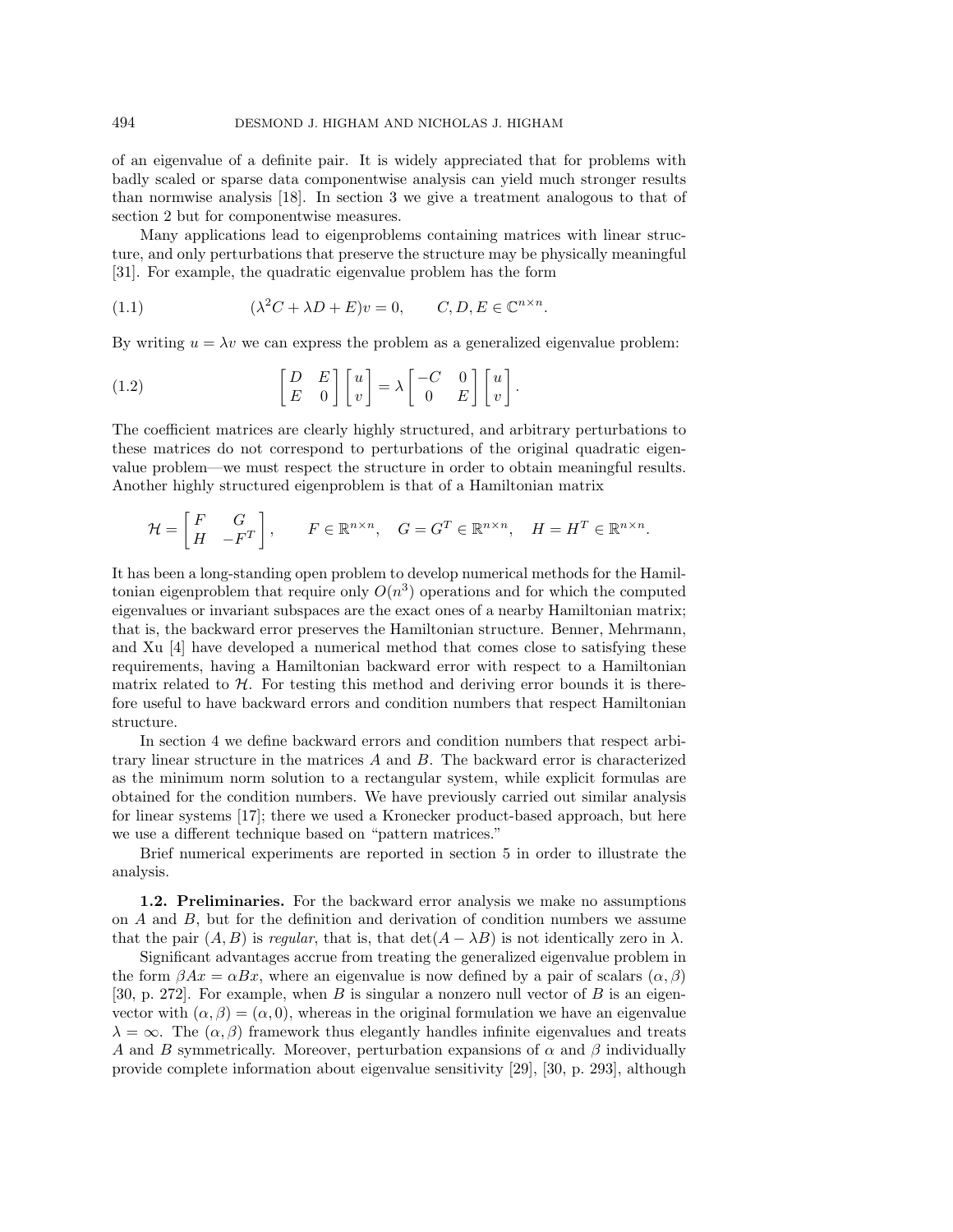some of this information is inevitably lost in the definition of a single condition number. We have chosen to derive and state all our results in terms of  $\lambda$  for three main reasons. First,  $\lambda$  is the desired quantity in most practical applications of the generalized eigenvalue problem. Second, analysis with the  $(\alpha, \beta)$  form is naturally carried out using the chordal metric, but this metric is scale dependent (see section 2.2). Finally, the standard eigenproblem  $(B = I)$  is an important special case and we would like our results to be directly applicable to it.

For parts of the analysis we will consider a Hermitian pair  $(A, B)$  (that is, a pair in which  $A$  and  $B$  are Hermitian) and assume that it is *definite*, that is, that

$$
\min\left\{ \left( (x^*Ax)^2 + (x^*Bx)^2 \right)^{1/2} : x \in \mathbb{C}^n, \|x\|_2 = 1 \right\}
$$

is positive, which is certainly true if A or B is positive definite. A definite pair  $(A, B)$ has the property that there is a nonsingular matrix X such that  $X^*AX$  and  $X^*BX$ are diagonal. For details of the theory of the generalized eigenvalue problem see [16, Sections 7.7, 8.7], [25, Chap. 15], or [30, Chap. 6].

We require some definitions involving norms. The norm  $\|\cdot\|^D$  dual to a given vector norm  $\|\cdot\|$  on  $\mathbb{C}^n$  is defined by

$$
||x||^D = \max_{w \neq 0} \frac{|w^*x|}{||w||},
$$

and we say that  $z$  is a vector dual to  $y$  if

$$
z^*y = \|z\|^D\|y\| = 1.
$$

The mixed subordinate matrix norm  $\|\cdot\|_{\alpha,\beta}$  on  $\mathbb{C}^{n\times n}$  is defined by

$$
||A||_{\alpha,\beta} = \max_{x \neq 0} \frac{||Ax||_{\beta}}{||x||_{\alpha}}.
$$

The generality obtained by allowing  $\alpha \neq \beta$  causes no complications in the statements and proofs of our results and permits coverage of the potentially useful norms

$$
||A||_{1,\beta} = \max_{j} ||A(:,j)||_{\beta}, \qquad ||A||_{\alpha,\infty} = \max_{i} ||A(i,:)*||_{\alpha}^{D},
$$

which include the special case  $||A||_{1,\infty} = \max_{i,j} |a_{ij}|$ . We note for later reference that

$$
||xy^*||_{\alpha,\beta} = ||x||_{\beta} ||y||_{\alpha}^D.
$$

For complex  $\alpha$  we define

$$
sign(\alpha) = \begin{cases} \frac{\overline{\alpha}}{|\alpha|}, & \alpha \neq 0, \\ 0, & \alpha = 0. \end{cases}
$$

The sign of a vector z is defined componentwise as  $sign(z) = (sign(z<sub>i</sub>)).$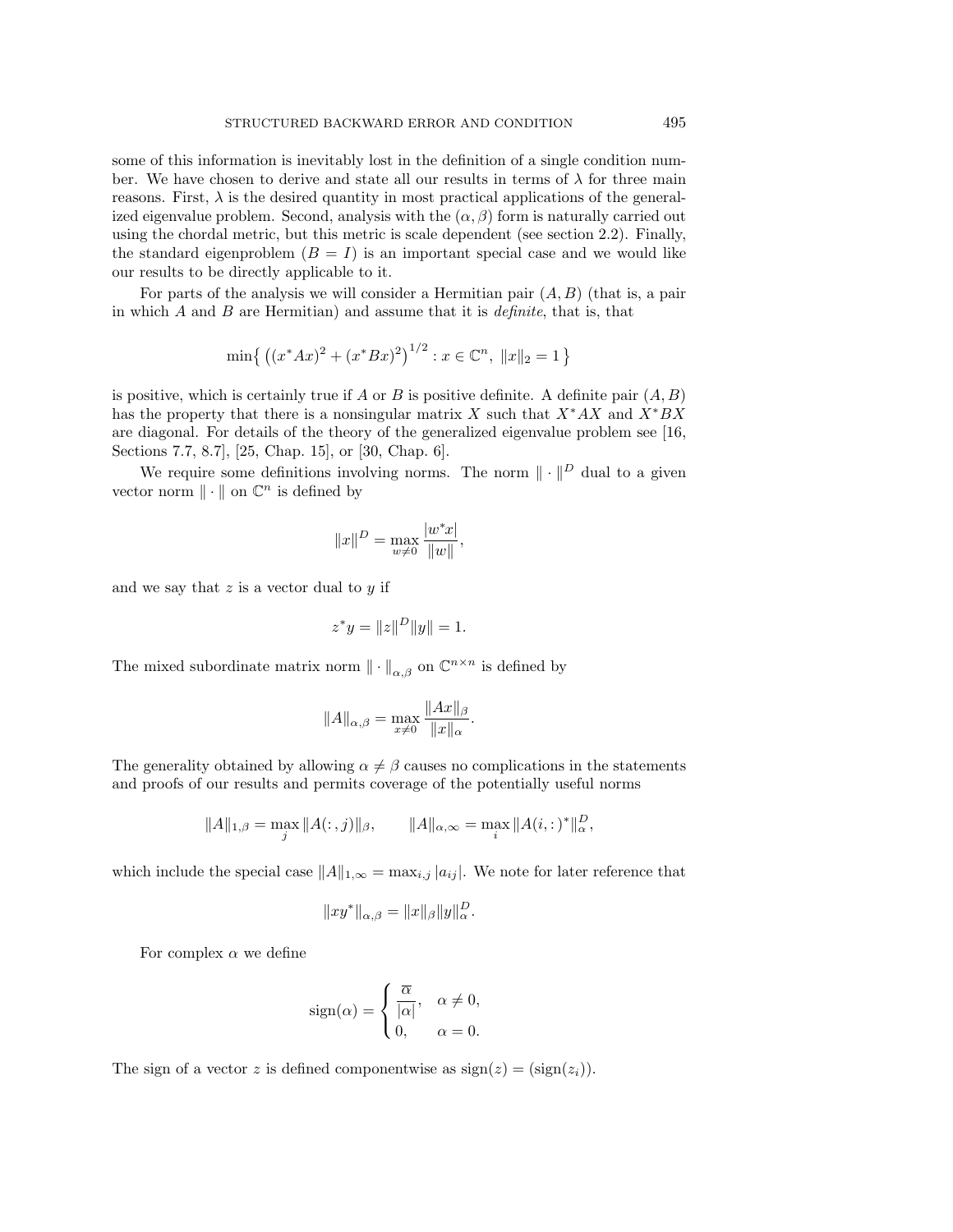## **2. Normwise analysis.**

**2.1. Backward errors.** We begin by considering backward errors for the generalized eigenvalue problem. The formulas obtained are useful for testing the stability of practical eigensolvers [1], [8], [21].

The normwise backward error of an approximate eigenpair  $(\tilde{x}, \lambda)$  is defined by

$$
\eta(\widetilde{x}, \lambda) := \min \{ \epsilon : (A + \Delta A)\widetilde{x} = \lambda (B + \Delta B)\widetilde{x}, \|\Delta A\|_{\alpha, \beta} \le \epsilon \|E\|_{\alpha, \beta}, \|\Delta B\|_{\alpha, \beta} \le \epsilon \|F\|_{\alpha, \beta} \},
$$
\n(2.1)

where E and F are given matrices of tolerances. Note that if A and B are real and  $\widetilde{\lambda}$ is nonreal, the optimal perturbations in (2.1) may be nonreal. How to restrict to real perturbations is considered at the end of section 4.

The following theorem, which is a straightforward modification of a result of Rigal and Gaches on the normwise backward error for a linear system [26], gives an explicit expression for  $\eta(\tilde{x}, \tilde{\lambda})$ . For the case  $\alpha = \beta$ , this theorem and the following lemma are given by Frayssé and Toumazou [14].

THEOREM 2.1. The normwise backward error  $\eta(\widetilde{x}, \widetilde{\lambda})$  is given by

(2.2) 
$$
\eta(\widetilde{x}, \widetilde{\lambda}) = \frac{\|r\|_{\beta}}{(\|E\|_{\alpha,\beta} + |\widetilde{\lambda}| \|F\|_{\alpha,\beta}) \|\widetilde{x}\|_{\alpha}},
$$

where  $r = \tilde{\lambda} B \tilde{x} - A \tilde{x}$ .

Proof. It is straightforward to show that the right-hand side of  $(2.2)$  is a lower bound for  $\eta(\tilde{x}, \tilde{\lambda})$ . This lower bound is easily seen to be attained for the feasible perturbations

$$
(2.3)\ \ \Delta A = \frac{\|E\|_{\alpha,\beta}}{\|E\|_{\alpha,\beta} + |\widetilde{\lambda}| \|F\|_{\alpha,\beta}} rz^*,\qquad \Delta B = -\operatorname{sign}(\widetilde{\lambda}) \frac{\|F\|_{\alpha,\beta}}{\|E\|_{\alpha,\beta} + |\widetilde{\lambda}| \|F\|_{\alpha,\beta}} rz^*,
$$

where z is a vector dual to  $\tilde{x}$  with respect to the  $\alpha$ -norm.  $\Box$ 

If we are interested only in the approximate eigenvalue  $\lambda$  and are not concerned about  $\tilde{x}$ , then a more appropriate measure of backward error may be

$$
\eta(\widetilde{\lambda}) := \min_{\widetilde{x} \neq 0} \eta(\widetilde{x}, \widetilde{\lambda}).
$$

This quantity has a closed-form expression, as shown by the next result.

LEMMA 2.2. If  $\widetilde{\lambda}$  is not an eigenvalue of the pair  $(A, B)$  then

$$
\eta(\widetilde{\lambda}) = \frac{1}{\|(\widetilde{\lambda}B - A)^{-1}\|_{\beta,\alpha} (\|E\|_{\alpha,\beta} + |\widetilde{\lambda}|\|F\|_{\alpha,\beta})}
$$

.

Proof. The result follows from Theorem 2.1 on using the equality, for nonsingular  $C \in \mathbb{C}^{n \times n}$ ,  $\min_{x \neq 0} ||Cx||_{\beta}/||x||_{\alpha} = ||C^{-1}||_{\beta,\alpha}^{-1}.$  $\Box$ 

Similarly, for a given  $\tilde{x}$  we can consider minimizing the backward error over all  $\tilde{\lambda}$ :

(2.4) 
$$
\eta(\widetilde{x}) = \min_{\widetilde{\lambda}} \eta(\widetilde{x}, \widetilde{\lambda}) = \min_{\widetilde{\lambda}} \frac{\|\lambda B\widetilde{x} - A\widetilde{x}\|_{\beta}}{(\|E\|_{\alpha,\beta} + |\widetilde{\lambda}| \|F\|_{\alpha,\beta})\|\widetilde{x}\|_{\alpha}}.
$$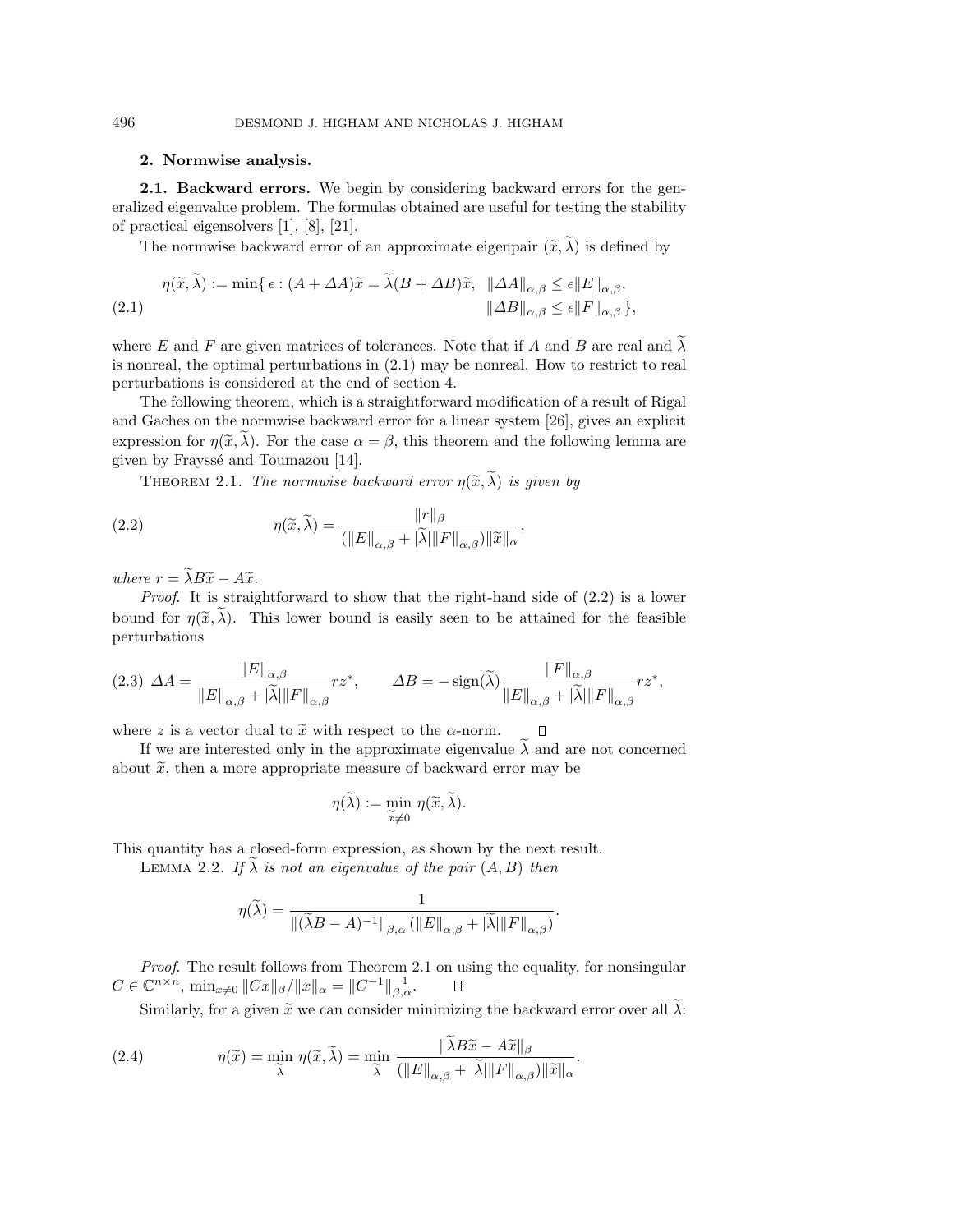This optimization problem appears to be analytically intractable, even for the 2-norm  $(\alpha = \beta = 2)$ . However, we can obtain an upper bound for  $\eta(\tilde{x})$  by choosing  $\lambda$  to minimize the numerator in (2.4) only; for the 2-norm this value of  $\tilde{\lambda}$  is  $\tilde{x}^*B^*\tilde{A}\tilde{x}/(\tilde{x}^*B^*B\tilde{x})$ if  $B\widetilde{x} \neq 0$ .

If A and B are Hermitian then it is desirable that the perturbations  $\Delta A$  and  $\Delta B$ in the definition of backward error preserve this property. Therefore the following backward error is of interest:

$$
\eta^H(\widetilde{x}, \widetilde{\lambda}) := \min \{ \epsilon : (A + \Delta A)\widetilde{x} = \widetilde{\lambda}(B + \Delta B)\widetilde{x}, \ \ \Delta A = \Delta A^*, \ \ \Delta B = \Delta B^*,
$$
  

$$
\|\Delta A\|_{\alpha, \beta} \le \epsilon \|E\|_{\alpha, \beta}, \ \ \|\Delta B\|_{\alpha, \beta} \le \epsilon \|F\|_{\alpha, \beta}.
$$

Clearly,  $\eta^H(\tilde{x}, \tilde{\lambda}) \geq \eta(\tilde{x}, \tilde{\lambda})$ , and the optimal perturbations for  $\eta(\tilde{x}, \tilde{\lambda})$  in (2.3) are not Hermitian in general. We wish to determine by how much  $\eta^H(\widetilde{x}, \widetilde{\lambda})$  can exceed  $\eta(\widetilde{x}, \widetilde{\lambda})$ . The following result, which is an adaptation of a result of Bunch, Demmel, and Van Loan [5] for linear systems, shows that requiring the backward error perturbations to be Hermitian has no effect on the backward error in the 2-norm, provided that  $\lambda$  is real. The same result has also been obtained by Smoktunowicz [28], where it is stated only for definite pairs.

THEOREM 2.3. If A and B are Hermitian and  $\widetilde{\lambda}$  is real, then, for the 2-norm  $(\alpha = \beta = 2),$  we have  $\eta_2^H(\widetilde{x}, \widetilde{\lambda}) = \eta_2(\widetilde{x}, \widetilde{\lambda}).$ 

*Proof.* Let  $r = \tilde{\lambda}B\tilde{x} - A\tilde{x}$ . We first find a Hermitian H that satisfies the constraint  $H\widetilde{x} := (\Delta A - \lambda \Delta B)\widetilde{x} = r$  in (2.5). We take  $H := (\|r\|_2 / \|\widetilde{x}\|_2)P$ , where P is a suitably chosen Householder matrix—such a P exists since  $\tilde{\lambda}$  real implies  $\tilde{x}^*r$  real (if  $r = \tilde{x}$ , we have to take  $H = I$  instead). To satisfy  $H = \Delta A - \tilde{\lambda} \Delta B$  with Hermitian  $\Delta A$  and  $\Delta B$ , we define

(2.6) 
$$
\Delta A = \frac{\|E\|_2}{\|E\|_2 + |\tilde{\lambda}| \|F\|_2} H, \qquad \Delta B = -\operatorname{sign}(\tilde{\lambda}) \frac{\|F\|_2}{\|E\|_2 + |\tilde{\lambda}| \|F\|_2} H.
$$

Now

$$
||H||_2 = ||r||_2 / ||\widetilde{x}||_2 = \eta_2(\widetilde{x}, \widetilde{\lambda})(||E||_2 + |\widetilde{\lambda}||F||_2),
$$

using (2.2). From (2.6) it follows that  $\eta_2^H(\tilde{x}, \lambda) \leq \eta_2(\tilde{x}, \lambda)$ . But  $\eta_2^H(\tilde{x}, \lambda) \geq \eta_2(\tilde{x}, \lambda)$ by definition, so equality must hold.

Note that if B is Hermitian positive definite, the perturbation  $\Delta B$  that achieves  $\eta_2^H(\widetilde{x},\lambda)$  in (2.5) does not necessarily keep  $B+\Delta B$  positive definite. However,  $B+\Delta B$ certainly will be positive definite if

(2.7) 
$$
\eta_2^H(\widetilde{x}, \widetilde{\lambda}) \|F\|_2 = \|\Delta B\|_2 < \lambda_{\min}(B),
$$

where  $\lambda_{\min}$  denotes the smallest eigenvalue.

It is worth pausing to discuss the significance of Theorem 2.3. One way to solve the generalized eigenvalue problem is by the QZ algorithm, which computes the generalized Schur decomposition and is normwise backward stable. If the QZ algorithm is applied to a Hermitian pair  $(A, B)$  then it does not preserve Hermitian structure. Theorem 2.3 implies that, nevertheless, each computed eigenpair containing a real eigenvalue is exact for a Hermitian pair that is a slight perturbation of  $(A, B)$ , with the perturbation being different, in general, for each eigenpair.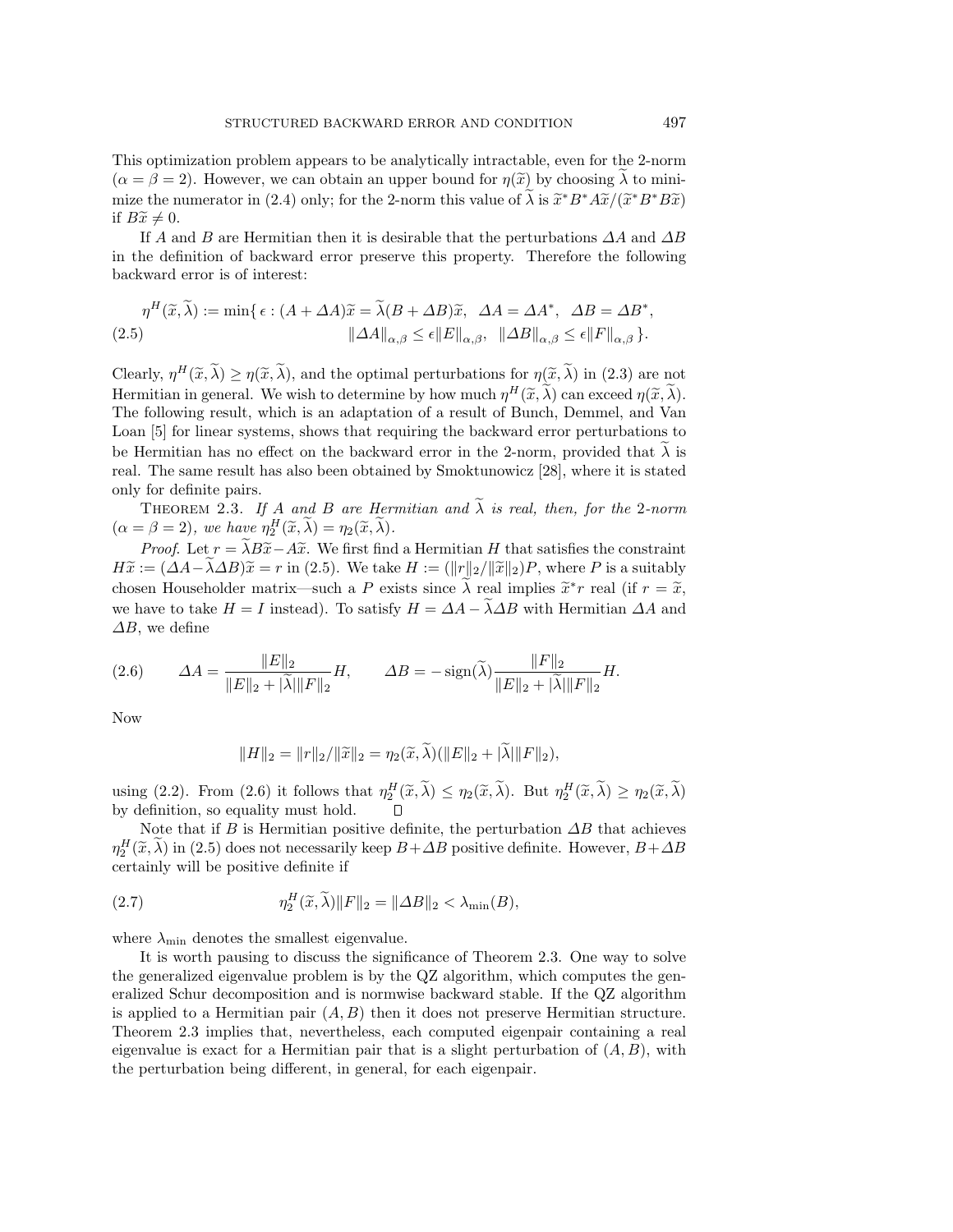Definitions and results analogous to those above hold for the backward error corresponding to an approximate eigenvalue  $\lambda$  and corresponding left eigenvector  $\tilde{y}$  $(\widetilde{y}^*A \approx \lambda \widetilde{y}^*B).$ 

Also of interest is the normwise backward error of a triple  $(\tilde{x}, \tilde{y}, \tilde{\lambda})$ , where  $\tilde{y}$  is an approximate left eigenvector. For the 2-norm, this backward error is defined by

$$
\eta(\widetilde{x}, \widetilde{y}, \lambda) := \min \{ \epsilon : (A + \Delta A)\widetilde{x} = \lambda (B + \Delta B)\widetilde{x}, \ \widetilde{y}^*(A + \Delta A) = \lambda \widetilde{y}^*(B + \Delta B),
$$

$$
\|\Delta A\|_2 \le \epsilon \|E\|_2, \ \|\Delta B\|_2 \le \epsilon \|F\|_2 \}.
$$

This backward error is evaluated explicitly in the following result.

THEOREM 2.4. For the 2-norm  $(\alpha = \beta = 2)$ , we have

$$
\eta_2(\widetilde{x},\widetilde{y},\widetilde{\lambda}) = \frac{1}{\|E\|_2 + |\widetilde{\lambda}| \|F\|_2} \max \left\{ \frac{\|r\|_2}{\|\widetilde{x}\|_2}, \frac{\|s\|_2}{\|\widetilde{y}\|_2} \right\},\,
$$

where  $r = \tilde{\lambda}B\tilde{x} - A\tilde{x}$  and  $s^* = \tilde{\lambda}\tilde{y}^*B - \tilde{y}^*A$ .

*Proof.* By taking 2-norms in the equations  $r = \Delta A\tilde{x} - \tilde{\lambda} \Delta B\tilde{x}$  and  $s^* = \tilde{y}^* \Delta A \lambda \tilde{y}^* \Delta B$ , we find that the claimed expression for  $\eta_2(\tilde{x}, \tilde{y}, \lambda)$  is certainly a lower bound for it. We must show that this lower bound is attained.

Let  $G = \Delta A - \lambda \Delta B$ . Then G satisfies the constraints

(2.8) 
$$
G\tilde{x} = r
$$
,  $\tilde{y}^*G = s^*$ , and  $\tilde{y}^*r = s^*\tilde{x}$ .

A result of Kahan, Parlett and Jiang [22, Thm. 2'] (see also Saad [27, Thm. 3.10]) shows that the minimum value of  $||G||_2$  subject to G satisfying the constraints (2.8) is

$$
\max\left\{\frac{\|r\|_2}{\|\widetilde{x}\|_2}, \frac{\|s\|_2}{\|\widetilde{y}\|_2}\right\}.
$$

Let  $G_{\text{opt}}$  be a matrix that achieves this minimum, and define

$$
\Delta A = \frac{\|E\|_2}{\|E\|_2 + |\widetilde{\lambda}| \|F\|_2} G_{\text{opt}}, \qquad \Delta B = -\operatorname{sign}(\widetilde{\lambda}) \frac{\|F\|_2}{\|E\|_2 + |\widetilde{\lambda}| \|F\|_2} G_{\text{opt}}.
$$

Then  $\Delta A - \tilde{\lambda} \Delta B = G$ ,

$$
\|\varDelta A\|_2 = \frac{\|E\|_2}{\|E\|_2 + |\widetilde{\lambda}| \|F\|_2} \max\left\{\frac{\|r\|_2}{\|\widetilde{x}\|_2}, \frac{\|s\|_2}{\|\widetilde{y}\|_2}\right\},\
$$

and  $\|\Delta B\|_2$  satisfies the analogous equality. We have therefore shown that the lower bound for  $\eta_2(\tilde{x}, \tilde{y}, \lambda)$  is attained.  $\Box$ 

We remark that the formula for  $\eta_2(\tilde{x}, \tilde{y}, \tilde{\lambda})$  in Theorem 2.4 is the maximum of  $\eta_2(\widetilde{x}, \widetilde{\lambda})$  and the analogous backward error for  $(\widetilde{y}, \widetilde{\lambda})$ .

**2.2.** Condition numbers. Let  $\lambda$  be a simple, finite, nonzero eigenvalue of the pair  $(A, B)$ , with corresponding right eigenvector x and left eigenvector y, so that  $Ax = \lambda Bx$  and  $y^*A = \lambda y^*B$ . A normwise condition number of  $\lambda$  can be defined as follows:

$$
\kappa(\lambda) := \lim_{\epsilon \to 0} \sup \left\{ \frac{|\Delta \lambda|}{\epsilon |\lambda|} : (A + \Delta A)(x + \Delta x) = (\lambda + \Delta \lambda)(B + \Delta B)(x + \Delta x), \right\}
$$
  
(2.9)  

$$
\|\Delta A\|_{\alpha, \beta} \le \epsilon \|E\|_{\alpha, \beta}, \quad \|\Delta B\|_{\alpha, \beta} \le \epsilon \|F\|_{\alpha, \beta} \right\}.
$$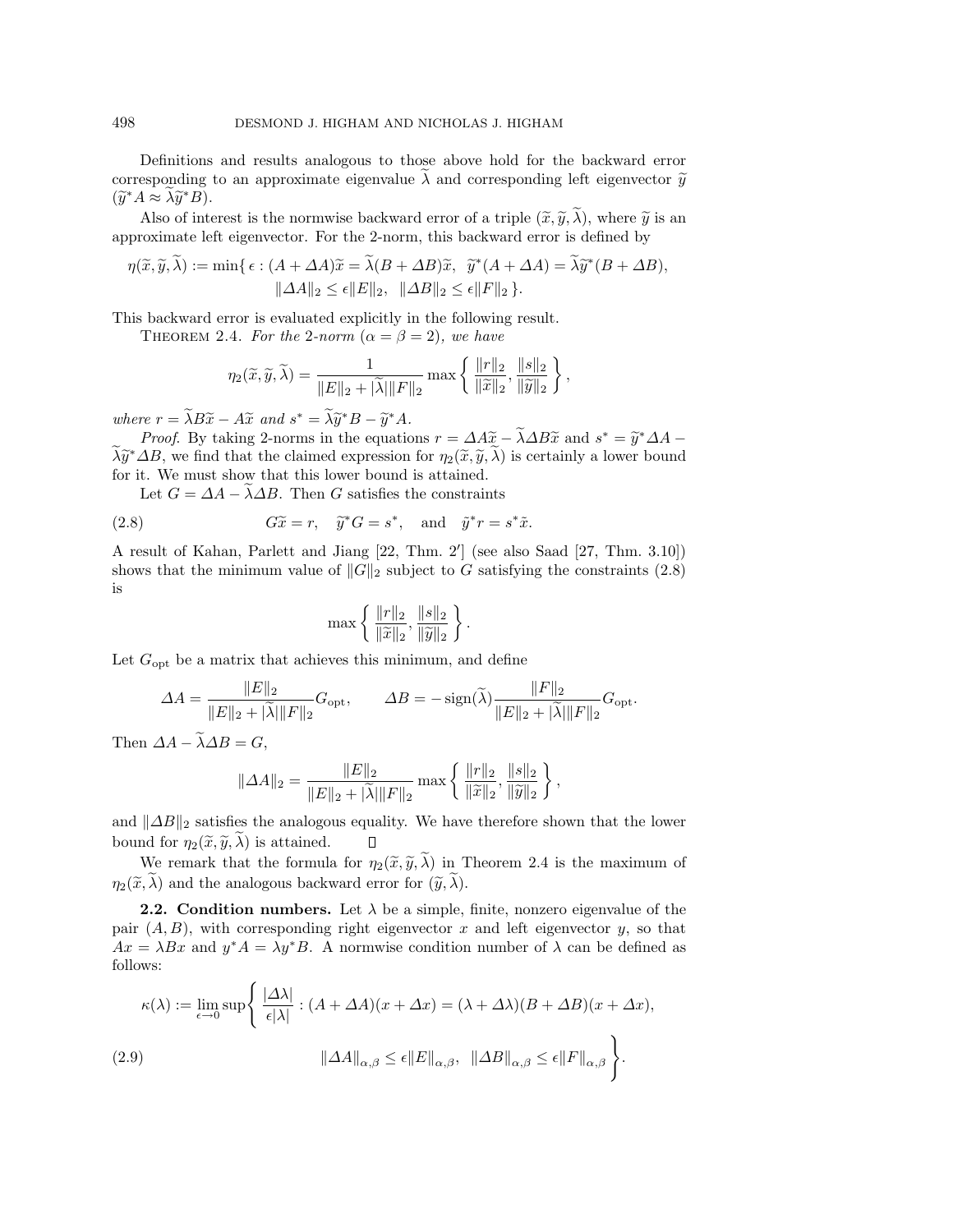This definition is a little loose, because if  $\lambda'$  is an eigenvalue distinct from  $\lambda$  with corresponding eigenvector x', then we can take  $\Delta A = \Delta B = 0$ ,  $x + \Delta x \equiv x'$ , and  $\lambda + \Delta\lambda \equiv \lambda'$  to obtain  $\kappa(\lambda) = \infty$ . The definition therefore needs to be augmented with the requirement that  $\Delta x \to 0$  as  $\epsilon \to 0$ . For simplicity of presentation we omit this requirement from the definitions of condition numbers.

From the definition of  $\kappa(\lambda)$  we have, for the perturbed system in (2.9),

(2.10) 
$$
\frac{|\Delta\lambda|}{|\lambda|} \le \kappa(\lambda)\epsilon + O(\epsilon^2).
$$

Expanding the constraint in  $(2.9)$  and premultiplying by  $y^*$  lead to

$$
\Delta\lambda = \frac{y^* \Delta Ax - \lambda y^* \Delta Bx + y^* \Delta A \Delta x - \lambda y^* \Delta B \Delta x}{y^* Bx + y^* B \Delta x + y^* \Delta Bx + y^* \Delta B \Delta x}
$$
  
(2.11)  

$$
= \frac{y^* \Delta Ax - \lambda y^* \Delta Bx}{y^* Bx} + O(\epsilon^2).
$$

To evaluate  $\kappa(\lambda)$  we need to obtain a sharp bound for the first order term in this expansion. The following result is given in [14] for the case  $\alpha = \beta$ .

THEOREM 2.5. The normwise condition number  $\kappa(\lambda)$  is given by

$$
\kappa(\lambda) = \frac{\|y\|_{\beta}^D \|x\|_{\alpha} (\|E\|_{\alpha,\beta} + |\lambda| \|F\|_{\alpha,\beta})}{|\lambda| |y^* Bx|}.
$$

*Proof.* The given expression is clearly an upper bound for  $\kappa(\lambda)$ . We now show that the bound is attained. Let  $G = ||x||_{\alpha} uv^*$ , where u is of unit β-norm and satisfies  $u^*y =$  $||y||_{\beta}^D$  and v is dual to x with respect to the α-norm. Then  $y^*Gx = ||x||_{\alpha}||y||_{\beta}^D$  and  $||G||_{\alpha,\beta} = 1.$  Let  $\Delta A = \epsilon ||E||_{\alpha,\beta}G$  and  $\Delta B = -\text{sign}(\lambda)\epsilon ||F||_{\alpha,\beta}G$ . Then  $||\Delta A||_{\alpha,\beta} \le$  $\epsilon ||E||_{\alpha,\beta}$  and  $||\Delta B||_{\alpha,\beta} \leq \epsilon ||F||_{\alpha,\beta}$  and the modulus of the first order term in (2.11) is  $\epsilon ||y||_{\beta}^{D} ||x||_{\alpha} (||E||_{\alpha,\beta} + |\lambda||F||_{\alpha,\beta})/|y^*Bx|$ ; dividing (2.11) by  $\epsilon |\lambda|$  and taking the limit as  $\epsilon \to 0$  then gives the desired equality.  $\Box$ 

If  $\lambda$  is infinite then  $\kappa(\lambda)$  is not defined, but one can consider the problem  $\lambda^{-1}Ax =$ Bx, which has a corresponding zero eigenvalue. For zero eigenvalues  $\kappa(\lambda)$  is also undefined, and the absolute condition number (defined as in (2.9) but with  $|\Delta\lambda|/\epsilon$  as the quantity to be maximized) is then the appropriate one to consider.

As for the backward error, if A and B are Hermitian it is natural to restrict the perturbations  $\Delta A$  and  $\Delta B$  in (2.9) to be Hermitian. The next lemma shows that for a definite pair this has no effect on the condition number in the 2-norm.

LEMMA 2.6. Let the Hermitian pair  $(A, B)$  be definite. Let  $\kappa^H(\lambda)$  denote the condition number defined as in (2.9) but with the additional requirement that  $\Delta A$  and  $\Delta B$  are Hermitian. Then, for the 2-norm  $(\alpha = \beta = 2)$ ,  $\kappa_2^H(\lambda) = \kappa_2(\lambda)$ .

*Proof.* Since  $(A, B)$  is a definite pair, we can take  $y = x$ . For the 2-norm, the matrix G constructed in the proof of Theorem 2.5 is therefore  $G = ||x||_2^{-2} x x^*$ , which is Hermitian. The result is immediate.  $\Box$ 

It is instructive to compare the condition number  $\kappa(\lambda)$  with one of Stewart and Sun [30, pp. 293–294] (cf. [14]). In our notation, they derive the approximate bound (correct to first order)

$$
(2.12) \ \chi(\lambda, \widetilde{\lambda}) := \frac{|\lambda - \lambda|}{\sqrt{|\lambda|^2 + 1}\sqrt{|\widetilde{\lambda}|^2 + 1}} \lesssim \frac{\|x\|_2 \|y\|_2}{\sqrt{|y^* A x|^2 + |y^* B x|^2}} \| \begin{bmatrix} \Delta A & \Delta B \end{bmatrix} \|_2,
$$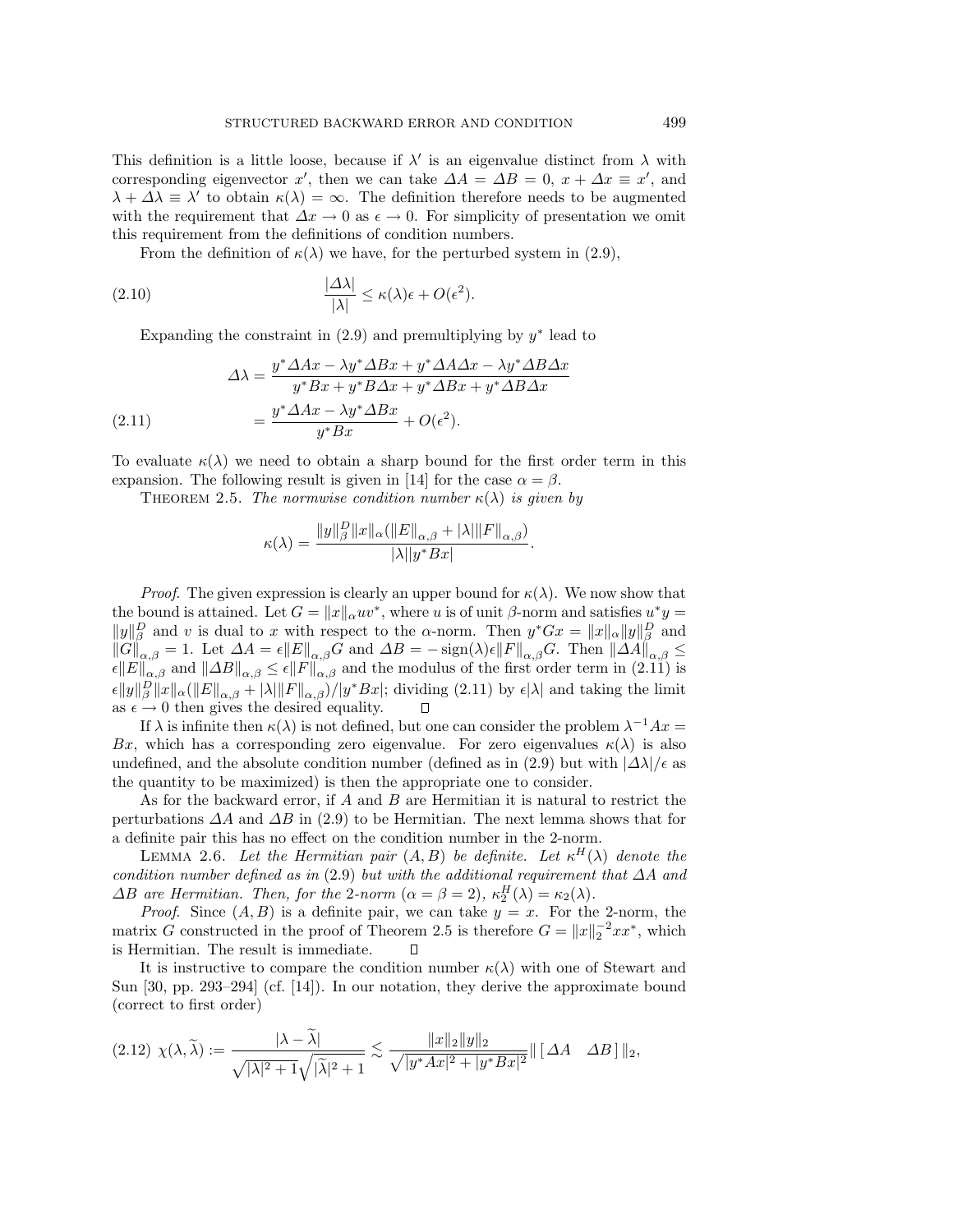where  $\tilde{\lambda} = \lambda + \Delta \lambda$ , and they regard the first factor in the upper bound as a condition number. The function  $\chi$  is the chordal metric and has the property that  $\chi(\lambda, \mu)$  $\chi(\lambda^{-1}, \mu^{-1})$ , which is appropriate for the generalized eigenvalue problem since  $Ax =$  $\lambda Bx$  and  $\lambda^{-1}Ax = Bx$  are equally valid representations. Note also that the bound (2.12) is symmetric in A and B. Unfortunately, the chordal metric is scale dependent:  $\chi(\alpha\lambda,\alpha\mu)\neq \chi(\lambda,\mu)$  in general. Hence  $\chi(\lambda,\tilde{\lambda})$  tends to differ greatly from the relative error when  $|\lambda|$  and  $|\lambda|$  are both large or both small.

A normwise condition number for the eigenvector  $x$  corresponding to the simple eigenvalue  $\lambda$  can be defined by

$$
\kappa(x) := \lim_{\epsilon \to 0} \sup \left\{ \frac{\|\Delta x\|_{\alpha}}{\epsilon \|x\|_{\alpha}} : (A + \Delta A)(x + \Delta x) = (\lambda + \Delta \lambda)(B + \Delta B)(x + \Delta x),
$$

$$
g^* Bx = g^* B(x + \Delta x) \equiv 1,
$$

$$
(2.13)
$$

$$
\|\Delta A\|_{\alpha, \beta} \le \epsilon \|E\|_{\alpha, \beta}, \quad \|\Delta B\|_{\alpha, \beta} \le \epsilon \|F\|_{\alpha, \beta} \right\}.
$$

Because an eigenvector corresponding to a simple eigenvalue is unique only up to scalar multiples, it is important to normalize the eigenvectors for the perturbation theory. We use a linear normalization in  $(2.13)$  based on a constant vector g, which could, for example, be  $x$  or the left eigenvector  $y$ . The matrix  $B$  is included in the normalization equation because it simplifies the subsequent analysis; if  $B$  is nonsingular then we can set  $g^* := g^*B^{-1}$  in order to remove B. See Chaitin-Chatelin and Frayssé  $[6, Section 4.4.2]$  and Stewart and Sun  $[30, pp. 240-241]$  for discussions of the normalization issue.

The next result gives an expression for the condition number; it generalizes a result in [6, Section 4.4.2], [7, Section 4.2.1] that applies to the standard eigenproblem.

THEOREM 2.7. The normwise condition number  $\kappa(x)$  is given by

(2.14) 
$$
\kappa(x) = ||V(W^*(A - \lambda B)V)^{-1}W^*||_{\beta,\alpha} (||E||_{\alpha,\beta} + |\lambda| ||F||_{\alpha,\beta}),
$$

where the full rank matrices  $V, W \in \mathbb{C}^{n \times (n-1)}$  are chosen so that  $q^*BV = 0$  and  $W^*Bx=0.$ 

Proof. From Theorem A.1 in the appendix we see that we have to find a sharp bound for  $||V(W^*(A-\lambda B)V)^{-1}W^*(\Delta A-\lambda \Delta B)x||_{\alpha}/(\epsilon ||x||_{\alpha})$ . This quantity is clearly bounded by the claimed expression for  $\kappa(x)$ . Writing  $Z = V(W^*AV - \lambda I)^{-1}W^*$ , equality is attained for

$$
\Delta A = \epsilon ||E||_{\alpha,\beta} ||x||_{\alpha} ph^*, \qquad \Delta B = -\operatorname{sign}(\lambda)\epsilon ||F||_{\alpha,\beta} ||x||_{\alpha} ph^*,
$$

where p satisfies  $||p||_{\beta} = 1$  and  $||Zp||_{\alpha} = ||Z||_{\beta,\alpha}$ , and h is dual to x with respect to the  $\alpha$ -norm.

Note that the expression for  $\kappa(x)$  in (2.14) is finite and does not depend on the particular choice of  $V$  and  $W$ , as shown in the appendix.

As a comparison, we recall that Golub and Van Loan [16, p. 346] and Wilkinson [32, pp. 68–70] give perturbation expansions for the eigenvector corresponding to a simple eigenvalue, in the case  $B = I$ . These expansions do not readily lead to the identification of a condition number. Indeed, as Wilkinson notes [32, pp. 70, 85], examination of individual terms can give a misleading impression of the sensitivity because of the possibility of cancellation in the overall sum.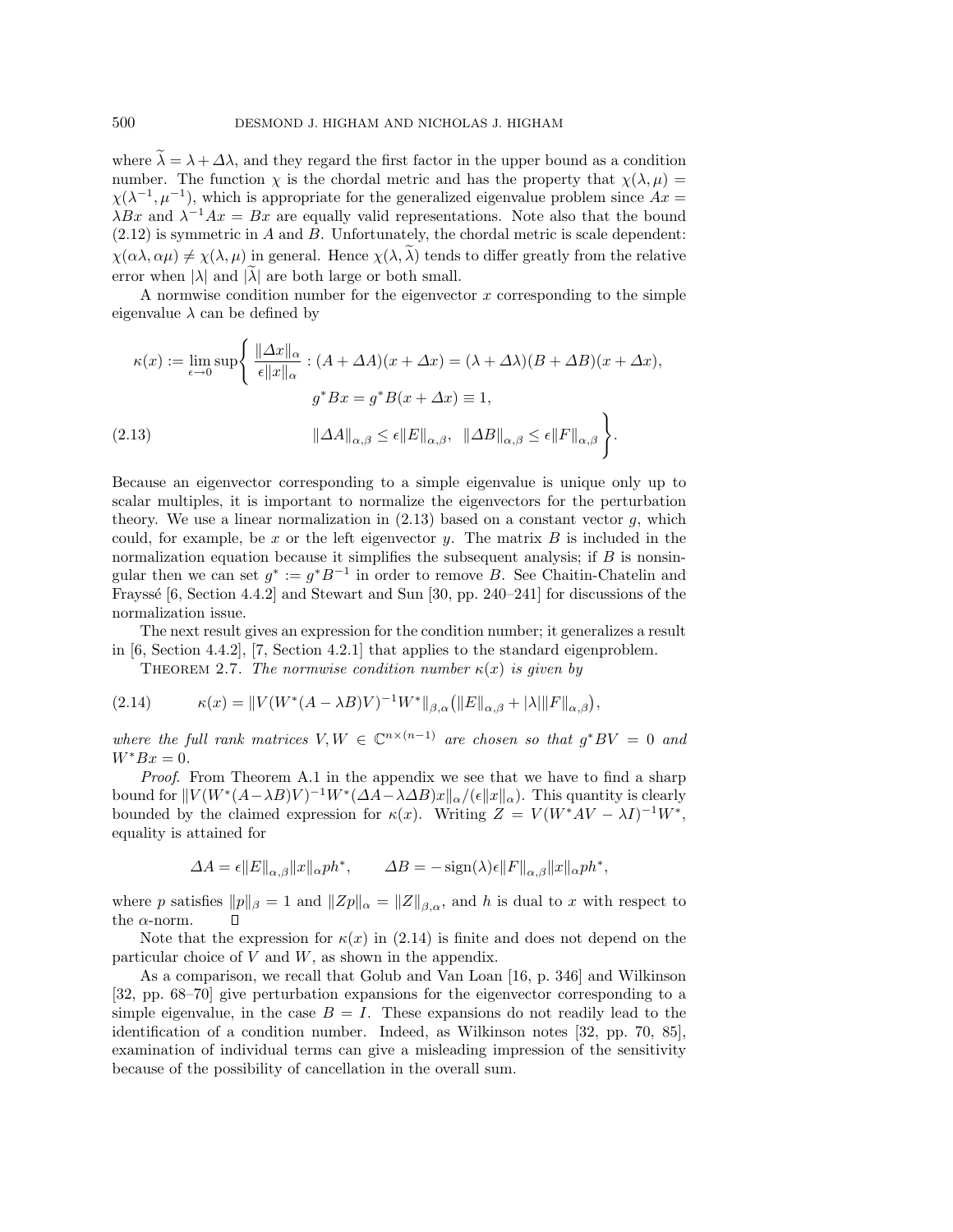We show how Theorem 2.7 leads to an informative bound for  $\kappa(x)$  when A is Hermitian, B is Hermitian positive definite, and we take  $g = x$ . In this case there is a nonsingular  $X$  so that

$$
X^*BX = I, \qquad X^*AX = D = \text{diag}(\lambda_1, \lambda_2, \dots, \lambda_n).
$$

It is easy to verify that we can set  $X =: [x \ V]$  and  $W = V$ . Putting  $E = A$  and  $F = B$  and using the 2-norm, we have

$$
\kappa_2(x) = \|V(V^*X^{-*}(D - \lambda I)X^{-1}V)^{-1}V^*\|_2(\|A\|_2 + |\lambda|\|B\|_2)
$$
  
\n
$$
= \|V \operatorname{diag}(\lambda_2 - \lambda, \dots, \lambda_n - \lambda)^{-1}V^*\|_2(\|A\|_2 + |\lambda|\|B\|_2)
$$
  
\n
$$
\leq \frac{\|V\|_2^2}{\min_{\lambda_i \neq \lambda} |\lambda - \lambda_i|}(\|A\|_2 + |\lambda|\|B\|_2).
$$

In the case of the standard eigenvalue problem, where  $B = I$ , we can take  $||V||_2 = 1$ (and we would take  $F = 0$ , so that there would be no  $|\lambda| \|B\|_2$  term).

### **3. Componentwise analysis.**

**3.1. Backward errors.** The componentwise backward error of an approximate eigenpair  $(\tilde{x}, \lambda)$  is defined by

$$
(3.1) \ \omega(\widetilde{x}, \widetilde{\lambda}) := \min \{ \epsilon : (A + \Delta A)\widetilde{x} = \widetilde{\lambda}(B + \Delta B)\widetilde{x}, \ |\Delta A| \le \epsilon E, \ |\Delta B| \le \epsilon F \},
$$

where  $E$  and  $F$  are now assumed to have nonnegative entries and inequalities hold componentwise.

The Oettli–Prager theorem [24] gives an explicit expression for the componentwise backward error of an approximate solution to a linear system. The next result is an analogue of that result for the eigenvalue problem and is given for the special case  $B = I, F = 0$  in [10].

THEOREM 3.1. The componentwise backward error is given by

(3.2) 
$$
\omega(\widetilde{x}, \widetilde{\lambda}) = \max_{i} \frac{|r_i|}{\left( (E + |\widetilde{\lambda}|F)|\widetilde{x}| \right)_i},
$$

where  $r = \tilde{\lambda}B\tilde{x} - A\tilde{x}$ , and  $\xi/0$  is interpreted as zero if  $\xi = 0$  and infinity otherwise.

Proof. It is easy to show that the right-hand side of  $(3.2)$  is a lower bound for  $\omega(\tilde{x}, \tilde{\lambda})$  and that this bound is attained for the feasible perturbations

(3.3) 
$$
\Delta A = D_1 E D_2, \qquad \Delta B = -\text{sign}(\lambda) D_1 F D_2,
$$

where  $D_1 = \text{diag}(r_i/((E + |\tilde{\lambda}|F)|\tilde{x}|_i)$  and  $D_2 = \text{diag}(\text{sign}(\tilde{x}))$ .  $\Box$ 

As for the normwise backward error, it is also of interest to consider the minima of  $\omega(\widetilde{x}, \widetilde{\lambda})$  over all  $\widetilde{x}$  and over all  $\lambda$ :

$$
\omega(\widetilde{\lambda}) = \min_{\widetilde{x} \neq 0} \omega(\widetilde{x}, \widetilde{\lambda}), \qquad \omega(\widetilde{x}) = \min_{\widetilde{\lambda} \neq 0} \omega(\widetilde{x}, \widetilde{\lambda}).
$$

We have been unable to derive any useful bounds for  $\omega(\lambda)$  and  $\omega(\tilde{x})$ .

Drmač [11] derives an algorithm for solving the generalized eigenvalue problem when  $A \in \mathbb{R}^{n \times n}$  and  $B \in \mathbb{R}^{n \times n}$  are both symmetric positive definite. He shows that the computed eigenvalues are the exact ones of a pair  $(A + \Delta A, B + \Delta B)$  satisfying

$$
|\Delta a_{ij}| \le f(n)u\sqrt{a_{ii}a_{jj}}, \qquad |\Delta b_{ij}| \le f(n)u\sqrt{b_{ii}b_{jj}},
$$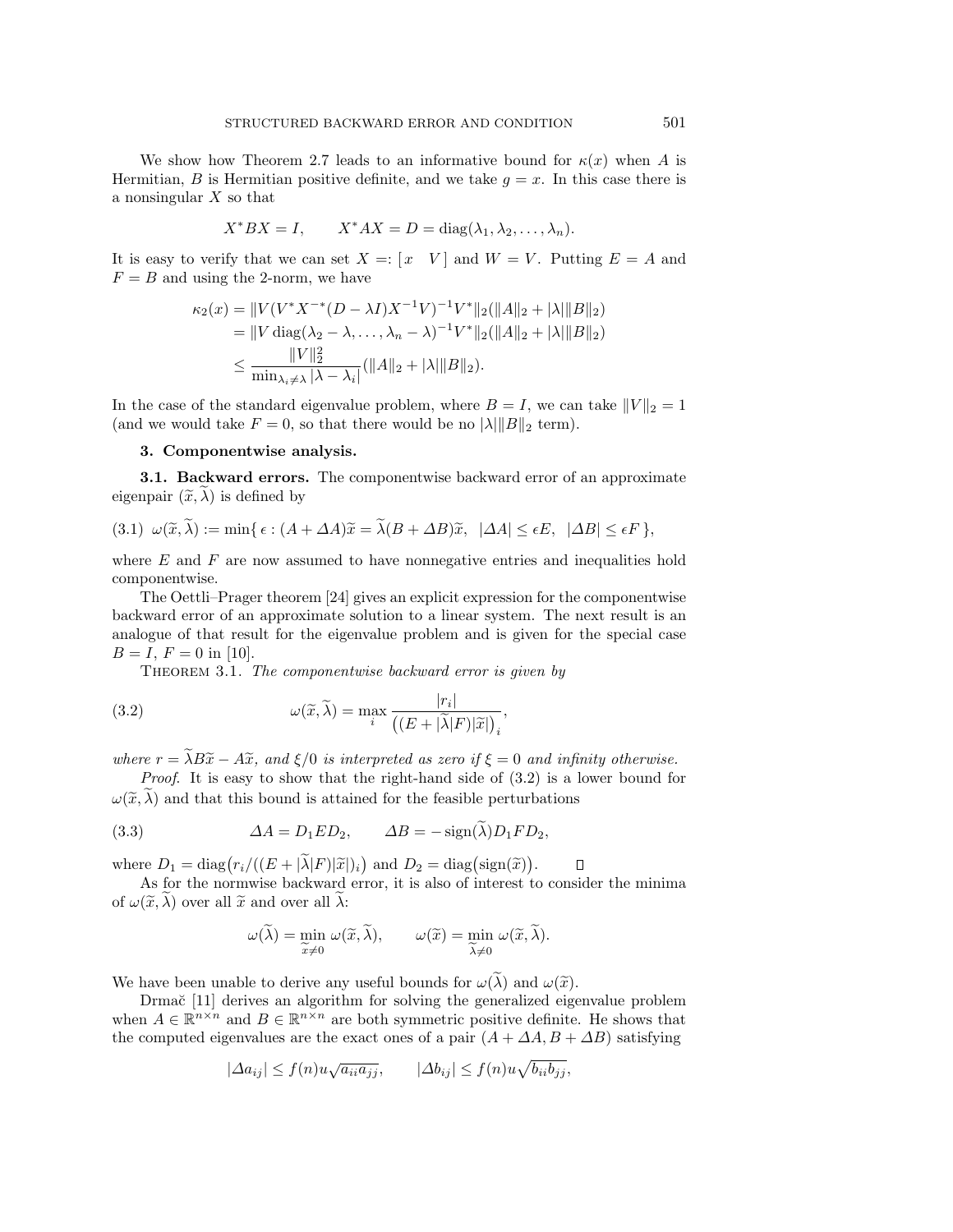where  $u$  is the unit roundoff. To test an implementation of this method it is therefore appropriate, for each computed eigenpair  $(\widehat{x}, \lambda)$ , to compare  $\omega(\widehat{x}, \lambda)$  with a suitable multiple of u, taking  $e_{ij} = \sqrt{a_{ii} a_{jj}}$ ,  $f_{ij} = \sqrt{b_{ii} b_{jj}}$ .

**3.2. Condition numbers.** A componentwise condition number for a simple eigenvalue  $\lambda$  analogous to the normwise condition number (2.9) is defined by

$$
cond(\lambda) := \lim_{\epsilon \to 0} \sup \left\{ \frac{|\Delta \lambda|}{\epsilon |\lambda|} : (A + \Delta A)(x + \Delta x) = (\lambda + \Delta \lambda)(B + \Delta B)(x + \Delta x), \right\}
$$
\n
$$
(3.4) \qquad |\Delta A| \le \epsilon E, \ |\Delta B| \le \epsilon F \left\}.
$$

From this definition it follows that, for the perturbed system in (3.4),

(3.5) 
$$
\frac{|\Delta\lambda|}{|\lambda|} \le \text{cond}(\lambda)\epsilon + O(\epsilon^2).
$$

A special case of the following result with  $B = I$ ,  $E = |A|$ , and  $F = 0$  is given by Geurts [15].

THEOREM 3.2. The componentwise condition number cond( $\lambda$ ) is given by

$$
cond(\lambda) = \frac{|y^*|E|x| + |\lambda||y^*|F|x|}{|\lambda||y^*Bx|}.
$$

Proof. The proof is analogous to the proof of Theorem 2.5. The perturbations that are used to show that the expression for cond( $\lambda$ ) is attained are  $\Delta A =$  $\epsilon D_1ED_2$  and  $\Delta B = -\text{sign}(\lambda)\epsilon D_1FD_2$ , where  $D_1 = \text{diag}(\text{sign}(y^*))$  and  $D_2 =$  $diag(sign(x)).$ Л

We consider briefly the special case where  $A \geq 0$  is irreducible and B is diagonal with positive diagonal entries. Here, the generalized eigenvalue problem is equivalent to the standard eigenvalue problem for  $B^{-1}A$ . Since  $B^{-1}A$  is nonnegative and irreducible, the Perron–Frobenius theory can be applied [20, Thm. 8.4.4] to show that the spectral radius  $\rho(B^{-1}A)$  is a positive eigenvalue with corresponding positive left and right eigenvectors. The following special result holds for  $\lambda = \rho(B^{-1}A)$ ; it generalizes a result of Elsner et al. [13, Thm. 1] for the standard eigenproblem.

THEOREM 3.3. Suppose  $A \geq 0$  is irreducible and  $B = \text{diag}(b_{ii})$ , with  $b_{ii} > 0$  for all i. Let  $\lambda > 0$  be the Perron root of  $B^{-1}A$ , assumed to be simple, and let  $E = A$ and  $F = B$ . Then cond( $\lambda$ ) = 2. Moreover, if  $\lambda + \Delta \lambda$  is the Perron root of the pair  $(A + \Delta A, B + \Delta B)$  defined in (3.4) then, for  $0 \le \epsilon < 1$ ,

$$
\frac{|\Delta\lambda|}{|\lambda|} \le \frac{2\epsilon}{1-\epsilon}
$$

(which improves on (3.5) by quantifying the second order term).

*Proof.* That cond( $\lambda$ ) = 2 is trivial to verify. For the second part, note that since  $|\Delta B| \leq \epsilon B$ , with B diagonal, and  $|\Delta A| \leq \epsilon A$ ,

$$
\left(\frac{1-\epsilon}{1+\epsilon}\right)B^{-1}A \le (B+\Delta B)^{-1}(A+\Delta A) \le \left(\frac{1+\epsilon}{1-\epsilon}\right)B^{-1}A.
$$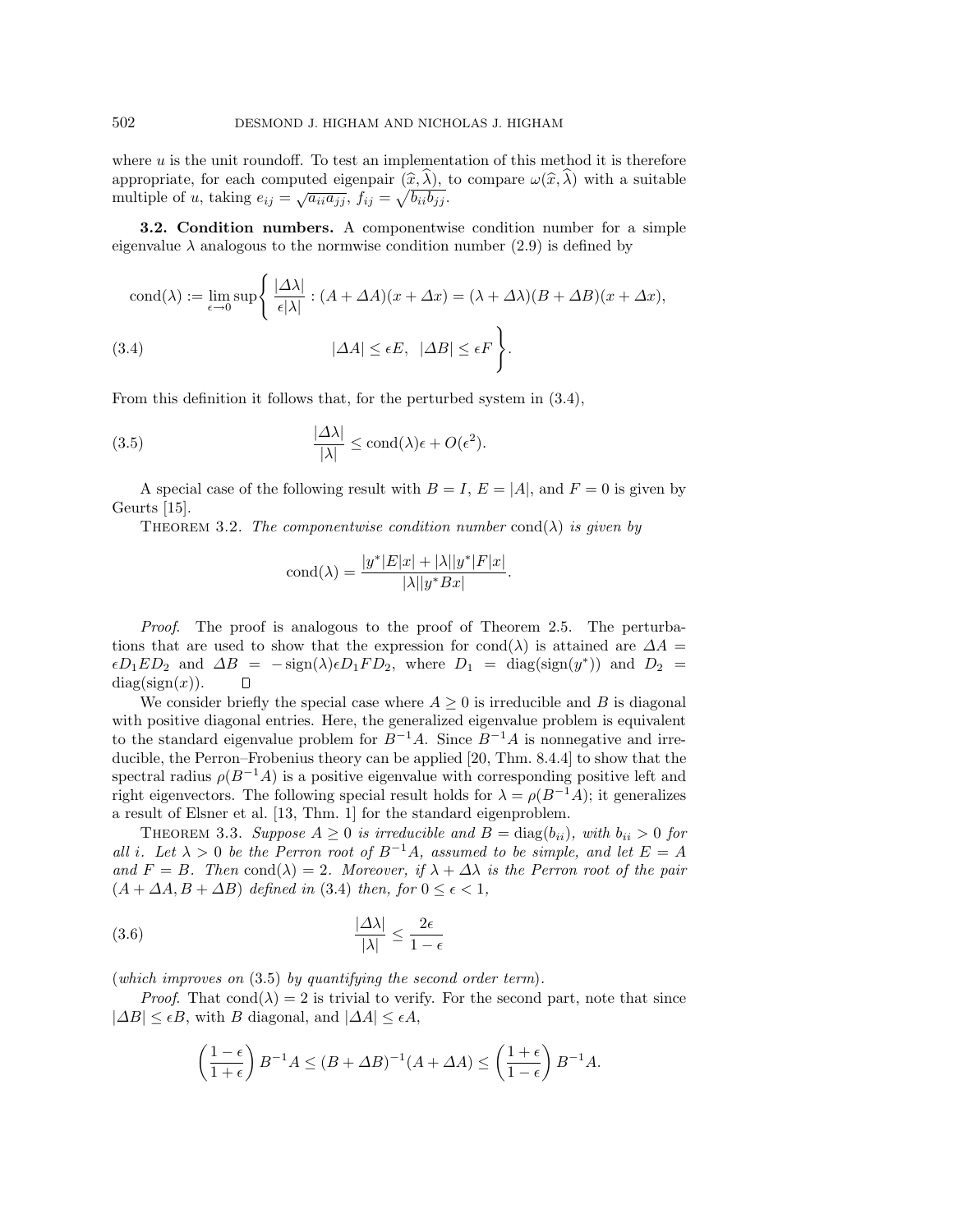Since  $\rho(\cdot)$  is monotone on the nonnegative matrices [20, Cor. 8.1.19],

$$
\left(\frac{1-\epsilon}{1+\epsilon}\right)\rho(B^{-1}A) \le \rho\big((B+\Delta B)^{-1}(A+\Delta A)\big) \le \left(\frac{1+\epsilon}{1-\epsilon}\right)\rho(B^{-1}A),
$$

which rearranges to give  $(3.6)$ .  $\Box$ 

As in the normwise case, forcing the backward error perturbations to respect Hermitian structure has no effect on the condition number for a definite pair.

LEMMA 3.4. Let the Hermitian pair  $(A, B)$  be definite. Let cond<sup>H</sup>( $\lambda$ ) denote the condition number defined as in (3.4) but with the additional requirement that  $\Delta A$ and  $\Delta B$  are Hermitian, and assume that E and F are Hermitian. Then cond<sup>H</sup>( $\lambda$ ) =  $\text{cond}(\lambda)$ .

*Proof.* Since  $(A, B)$  is a definite pair, we can take  $y = x$ , so the perturbations  $\Delta A$  and  $\Delta B$  constructed in the proof of Theorem 3.2 are Hermitian. The result is immediate.  $\Box$ 

We define a componentwise condition number for the eigenvector  $x$  corresponding to the simple eigenvalue  $\lambda$  by

$$
\text{cond}(x) := \lim_{\epsilon \to 0} \sup \left\{ \frac{\| \Delta x \|_{\infty}}{\epsilon \| x \|_{\infty}} : (A + \Delta A)(x + \Delta x) = (\lambda + \Delta \lambda)(B + \Delta B)(x + \Delta x), \right\}
$$
\n
$$
(3.7) \qquad g^* Bx = g^* B(x + \Delta x) \equiv 1, \ | \Delta A | \le \epsilon E, \ | \Delta B | \le \epsilon F \right\}.
$$

THEOREM 3.5. The componentwise condition number cond $(x)$  is given by

(3.8) 
$$
\text{cond}(x) = \frac{\| |V(W^*(A - \lambda B)V)^{-1}W^* | (E + |\lambda|F) |x| \|_{\infty}}{\|x\|_{\infty}},
$$

where the full rank matrices  $V, W \in \mathbb{C}^{n \times (n-1)}$  are chosen so that  $g^*BV = 0$  and  $W^*Bx=0.$ 

Proof. The proof is similar to the proof of Theorem 2.7. The perturbations that give equality are

$$
\Delta A = \epsilon D_1 E D_2, \qquad \Delta B = -\operatorname{sign}(\lambda) \epsilon D_1 F D_2,
$$

where  $D_1 = \text{diag}(\xi_j)$ ,  $\xi_j = \text{sign}((V(W^*(A - \lambda B)V)^{-1}W^*)_{kj})$ ,  $D_2 = \text{diag}(\text{sign}(x))$ , where the kth component of the vector in the numerator of (3.8) has the largest absolute value.

In the special case  $B = I$ ,  $F = 0$ , Theorem 3.5 reduces to a result in [6, Section 4.4.2].

**4. Structured backward error and condition number.** In sections 2 and 3 we considered a normwise backward error and normwise and componentwise condition numbers that respect Hermitian structure in the generalized eigenvalue problem. There are other structures of interest, such as Toeplitz [3], circulant and Hankel structure (the first of which can be general, symmetric, or Hermitian and all of which can be defined in the point or the block sense), augmented system structure [12], Hamiltonian structure [4], and general banded and sparse patterns. We begin with a simple illustration of the effect of taking account of structure. We consider a standard eigenproblem  $Ax = \lambda x$  with a circulant A:

$$
A = \begin{bmatrix} a & b \\ b & a \end{bmatrix}.
$$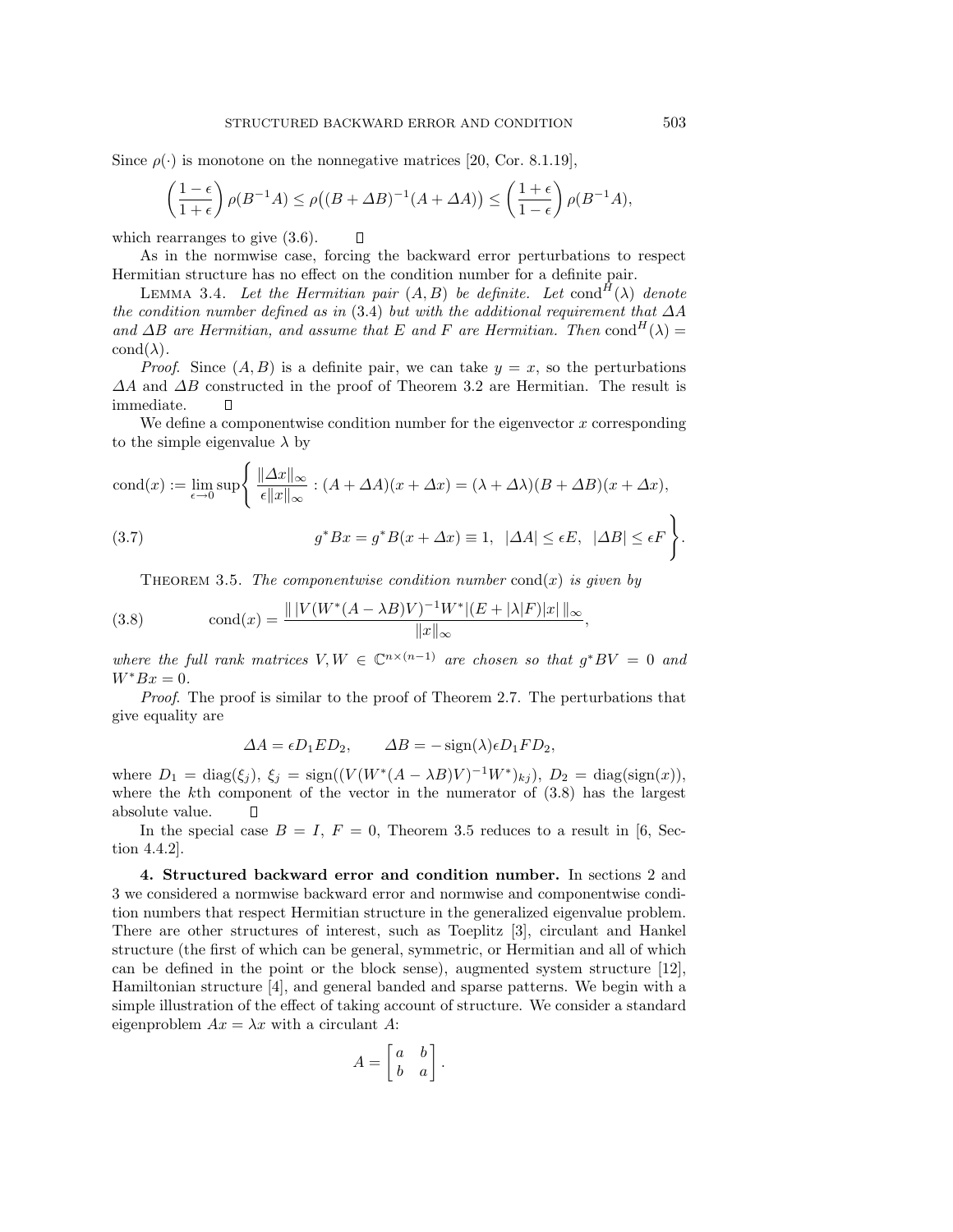We take  $a = b = 1$  and

$$
\widetilde{x} = \begin{bmatrix} 1 + \epsilon \\ -1 \end{bmatrix}, \quad \widetilde{\lambda} = \epsilon \quad (0 \le \epsilon \le 1),
$$

which form an exact eigenpair for  $\epsilon = 0$ . We have

$$
r = \widetilde{\lambda}\widetilde{x} - A\widetilde{x} = \begin{bmatrix} \epsilon^2 \\ -2\epsilon \end{bmatrix}.
$$

The normwise backward error for the  $\infty$ -norm, with  $E = A, B = I, F = 0$ , is  $\eta(\tilde{x},\lambda) = \epsilon/(1+\epsilon)$ . However, since A is a circulant, we may wish to preserve the circulant structure when we perturb  $A$  in the definition of the backward error; indeed, only circulant perturbations may be physically meaningful. Then we seek  $\Delta a$ ,  $\Delta b$  such that

$$
\begin{bmatrix} 1+\varDelta a & 1+\varDelta b \\ 1+\varDelta b & 1+\varDelta a \end{bmatrix} \begin{bmatrix} 1+\epsilon \\ -1 \end{bmatrix} = \epsilon \begin{bmatrix} 1+\epsilon \\ -1 \end{bmatrix}.
$$

These two equations in two unknowns have a unique solution, for which  $\Delta a = -1 +$  $O(\epsilon)$ ,  $\Delta b = -1$ . Hence, if  $\epsilon$  is small, then while  $(\tilde{x}, \lambda)$  is an exact eigenpair for a (noncirculant) matrix close to A, the nearest circulant of which it is an exact eigenpair is relatively far from A. Thus the permitted structure of backward perturbations can greatly affect the backward error.

In this section we assume that  $A \in \mathbb{C}^{n \times n}$  and  $B \in \mathbb{C}^{n \times n}$  can be parametrized<sup>1</sup>

(4.1) 
$$
A = \sum_{i=1}^{t} a_i U_i, \qquad B = \sum_{i=1}^{t} a_i V_i,
$$

where  $U_i \in \mathbb{C}^{n \times n}$  and  $V_i \in \mathbb{C}^{n \times n}$  are matrices of constants, typically 0s and 1s, and the complex numbers  $a_i$  are independent parameters. Thus we are assuming that A and B are linear functions of a vector of parameters  $a = (a_i)$ . This formulation allows A and B to share parameters, as is necessary for the quadratic eigenvalue problem application (1.2). If B, for example, does not depend on  $a_j$ , then we set  $V_j = 0$ . The case of no structure corresponds to

$$
(4.2) \t t = 2n^2, \t {U_i}_{i=1}^{n^2} = {V_i}_{i=n^2+1}^{2n^2} = {e_i e_j^T}_{i,j=1}^n, \t {U_i = 0, i > n^2, \t {V_i = 0, i \le n^2, \t {V_i = 0, i \le n^2, \t {V_i = 0, i \le n^2, \t {V_i = 0, i \le n^2, \t {V_i = 0, i \le n^2, \t {V_i = 0, i \le n^2, \t {V_i = 0, i \le n^2, \t {V_i = 0, i \le n^2, \t {V_i = 0, i \le n^2, \t {V_i = 0, i \le n^2, \t {V_i = 0, i \le n^2, \t {V_i = 0, i \le n^2, \t {V_i = 0, i \le n^2, \t {V_i = 0, i \le n^2, \t {V_i = 0, i \le n^2, \t {V_i = 0, i \le n^2, \t {V_i = 0, i \le n^2, \t {V_i = 0, i \le n^2, \t {V_i = 0, i \le n^2, \t {V_i = 0, i \le n^2, \t {V_i = 0, i \le n^2, \t {V_i = 0, i \le n^2, \t {V_i = 0, i \le n^2, \t {V_i = 0, i \le n^2, \t {V_i = 0, i \le n^2, \t {V_i = 0, i \le n^2, \t {V_i = 0, i \le n^2, \t {V_i = 0, i \le n^2, \t {V_i = 0, i \le n^2, \t {V_i = 0, i \le n^2, \t {V_i = 0, i \le n^2, \t {V_i = 0, i \le n^2, \t {V_i = 0, i \le n^2, \t {V_i = 0, i \le n^2, \t {V_i = 0, i \le n^2, \t {V_i = 0, i \le n^2, \t {V_i = 0, i \le n^2, \t {V_i = 0, i \le n^2, \t {V_i = 0, i \le n^2, \t {V_i = 0, i \le n^2, \t {V_i = 0, i \le n^2, \t {V_i = 0, i \le n^2, \t {V_i = 0
$$

where  $e_i$  is the *i*th unit vector.

Nonlinear structure is also of interest, such as Cauchy and Vandermonde structure. Condition numbers can be derived by linearizing and applying the techniques given here, but evaluating backward errors is a nonlinear optimization problem in general. See Bartels and Higham [2] for results for Vandermonde-like linear systems.

We consider perturbations  $\Delta A = \sum_{i=1}^{t} \Delta a_i U_i$  and  $\Delta B = \sum_{i=1}^{t} \Delta a_i V_i$  and measure them by

$$
\psi_p(\Delta a) = ||D^{-1}\Delta a||_p, \quad D = \text{diag}(g),
$$

<sup>&</sup>lt;sup>1</sup>In fact, it is only the perturbations  $\Delta A$  and  $\Delta B$  that need to have such structure in our development, but it is natural to assume that A and B are structured too.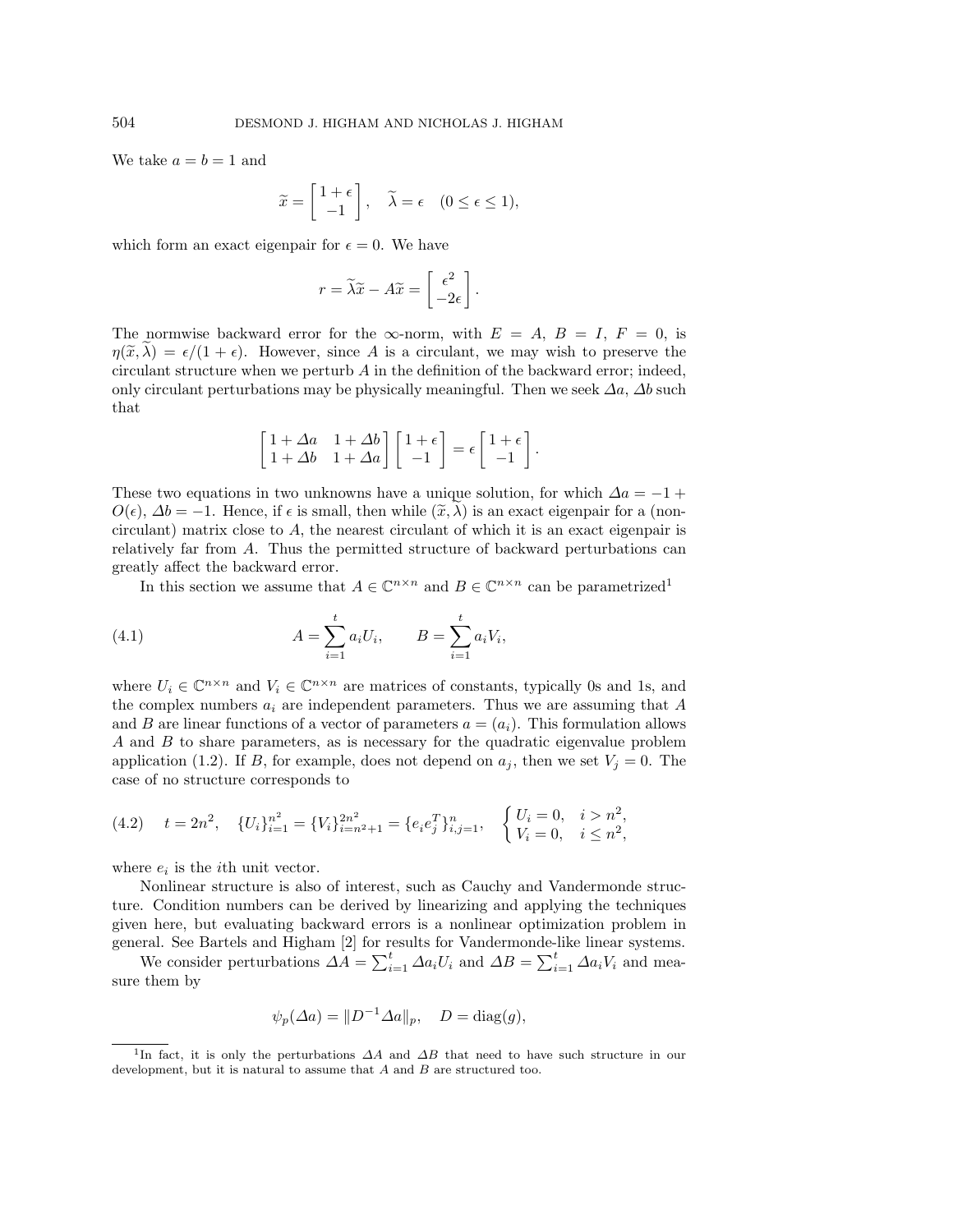where g is a vector of nonnegative tolerances and  $\|\cdot\|_p$  is the Hölder p-norm on  $\mathbb{C}^n$ :

$$
||x||_p = \left(\sum_{i=1}^n |x_i|^p\right)^{1/p}, \quad p \ge 1.
$$

Note that  $p = \infty$  corresponds to the componentwise measure used in (3.1), albeit now applied to the vector of parameters rather than the matrices as a whole.

We define the structured componentwise backward error of an approximate eigenpair  $(\widetilde{x}, \lambda)$  by

$$
\overline{\omega}_p(\widetilde{x}, \widetilde{\lambda}) := \min \left\{ \psi_p(\Delta a) : (A + \Delta A)\widetilde{x} = \widetilde{\lambda}(B + \Delta B)\widetilde{x},
$$
  
(4.3)  

$$
\Delta A = \sum_{i=1}^t \Delta a_i U_i, \quad \Delta B = \sum_{i=1}^t \Delta a_i V_i \right\}.
$$

Using the residual  $r = \tilde{\lambda}B\tilde{x} - A\tilde{x}$ , the constraint in (4.3) can be rewritten

$$
r = \Delta A \widetilde{x} - \widetilde{\lambda} \Delta B \widetilde{x}
$$
  
=  $\left(\sum_{i=1}^{t} \Delta a_i U_i\right) \widetilde{x} - \widetilde{\lambda} \left(\sum_{i=1}^{t} \Delta a_i V_i\right) \widetilde{x}$   
=  $\sum_{i=1}^{t} \Delta a_i (U_i - \widetilde{\lambda} V_i) \widetilde{x}$   
=  $\widetilde{C} \Delta a$ ,

where

$$
\widetilde{C} = \left[ (U_1 - \widetilde{\lambda} V_1) \widetilde{x}, \dots, (U_t - \widetilde{\lambda} V_t) \widetilde{x} \right] \in \mathbb{C}^{n \times t}.
$$

Hence, defining

$$
\widetilde{\Delta a} = D^{-1} \Delta a,
$$

we have

$$
r = \widetilde{C}\Delta a = \widetilde{C}D\widetilde{\Delta a} =: M\widetilde{\Delta a}, \qquad M \in \mathbb{C}^{n \times t}.
$$

The linear system

(4.4) M∆af = r

can be under- or overdetermined, depending on the value of t. The backward error  $\overline{\omega}_p(\widetilde{x}, \lambda)$  is the norm of a solution of minimal p-norm to (4.4). If  $n > t$  or M is rankdeficient there may be no solution to (4.4), in which case we regard the structured componentwise backward error  $\overline{\omega}_p(\tilde{x}, \tilde{\lambda})$  as infinite. Assuming that the system is consistent, for the 2-norm we have  $\overline{\omega}_2(\widetilde{x}, \widetilde{\lambda}) = ||M+r||_2$ , where  $M^+$  is the pseudoinverse of M.

The structure of the matrix  $M$  depends on that of  $A$  and  $B$  in (4.1), and it may be possible to exploit this structure when solving (4.4). For the unstructured case with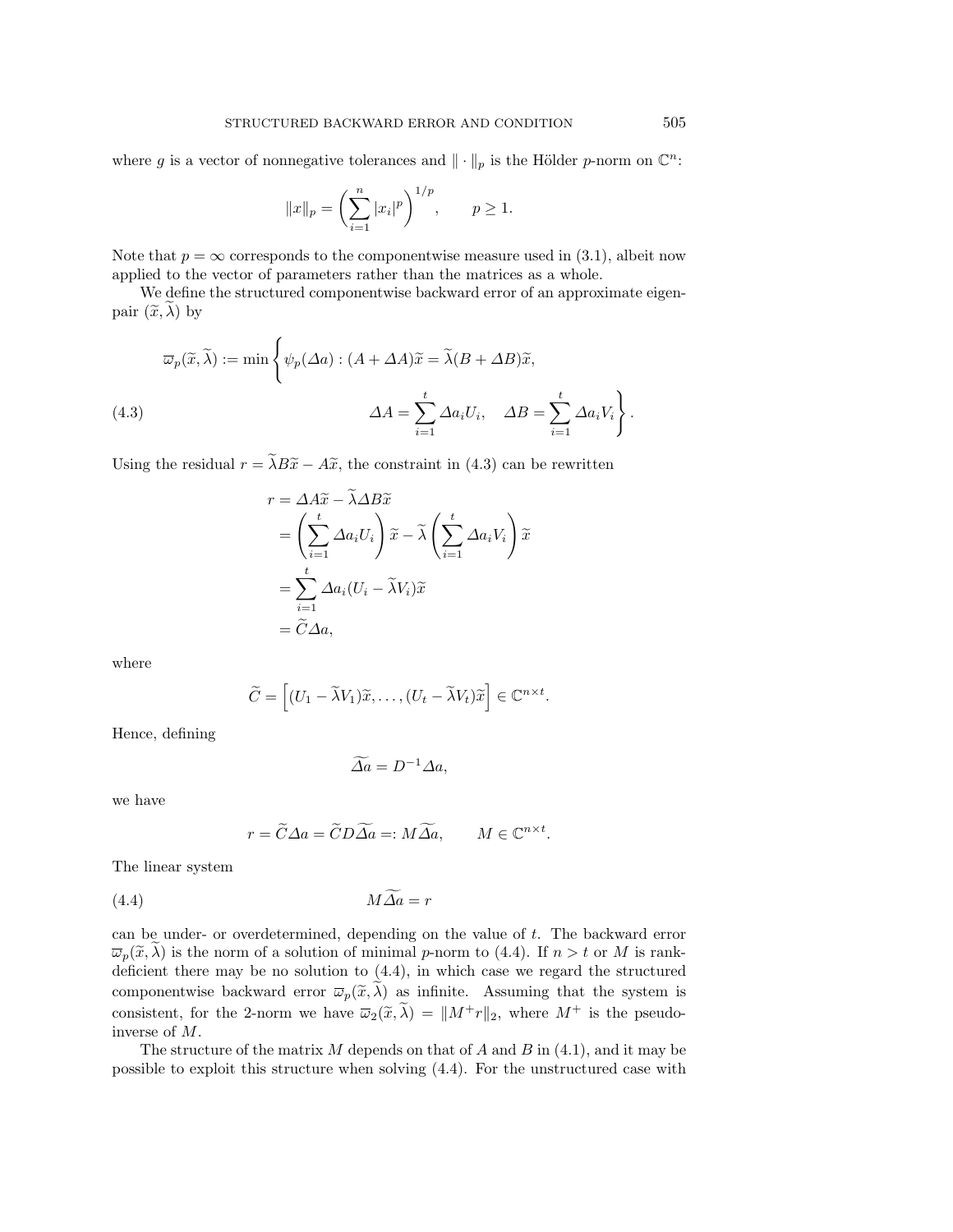$p = \infty$ , we recover the expression (3.2) on using (4.2) and identifying D with E and F in (3.1), because (4.4) then reduces to n independent minimal  $\infty$ -norm problems that can be solved explicitly.

A structured componentwise condition number for the simple eigenvalue  $\lambda$  can be defined by

$$
\overline{\text{cond}}_p(\lambda) := \lim_{\epsilon \to 0} \sup \left\{ \frac{|\Delta \lambda|}{\epsilon |\lambda|} : (A + \Delta A)(x + \Delta x) = (\lambda + \Delta \lambda)(B + \Delta B)(x + \Delta x), \right\}
$$
\n
$$
\Delta A = \sum_{i=1}^t \Delta a_i U_i, \quad \Delta B = \sum_{i=1}^t \Delta a_i V_i, \quad \psi_p(\Delta a) \le \epsilon \right\}.
$$

THEOREM 4.1. The structured componentwise condition number of  $\lambda$  is given by

$$
\overline{\text{cond}}_p(\lambda) = \frac{\|y^* CD\|_q}{|\lambda| |y^* Bx|},
$$

where  $p^{-1} + q^{-1} = 1$  and

(4.6) 
$$
C = [(U_1 - \lambda V_1)x, \dots, (U_t - \lambda V_t)x] \in \mathbb{C}^{n \times t}.
$$

Proof. The expansion (2.11) shows that we have to find a sharp bound for  $y^* \Delta Ax - \lambda y^* \Delta Bx$ . For the perturbations  $\Delta A$  and  $\Delta B$  in (4.5) we have

$$
|y^* \Delta Ax - \lambda y^* \Delta Bx| = \left| y^* \left( \sum_{i=1}^t \Delta a_i U_i \right) x - \lambda y^* \left( \sum_{i=1}^t \Delta a_i V_i \right) x \right|
$$
  
=  $|y^* C \Delta a|$   
=  $|y^* CD \cdot D^{-1} \Delta a|$   
 $\leq ||y^* CD ||_q \psi_p(\Delta a).$ 

Equality is obtained for suitable  $\Delta a$  because equality is always possible in the Hölder inequality.  $\Box$ 

It is not hard to see that for  $p = \infty$  we recover the formula for the unstructured condition number cond( $\lambda$ ) in Theorem 3.2 when we use (4.2) and identify D with E and F.

A structured componentwise condition number for the eigenvector  $x$  corresponding to the simple eigenvalue  $\lambda$  can be defined by

$$
\overline{\text{cond}}_p(x) := \lim_{\epsilon \to 0} \sup \left\{ \frac{\| \Sigma^{-1} \Delta x \|_p}{\epsilon} : (A + \Delta A)(x + \Delta x) = (\lambda + \Delta \lambda)(B + \Delta B)(x + \Delta x), \right\}
$$
\n
$$
g^* B x = g^* B(x + \Delta x) \equiv 1,
$$
\n
$$
\Delta A = \sum_{i=1}^t \Delta a_i U_i, \quad \Delta B = \sum_{i=1}^t \Delta a_i V_i, \quad \psi_p(\Delta a) \le \epsilon \right\},
$$

where  $\Sigma = \text{diag}(\sigma_i)$ , with the  $\sigma_i$  positive tolerances. In the particular case  $\sigma_i \equiv ||x||_p$ , we are measuring  $\Delta x$  in the usual normwise relative fashion.

THEOREM 4.2. Assume that  $B$  is nonsingular. The structured componentwise condition number of x is given by

$$
\overline{\text{cond}}_p(x) = \left\| \Sigma^{-1} V(W^*(A - \lambda B)V)^{-1} W^* CD \right\|_p,
$$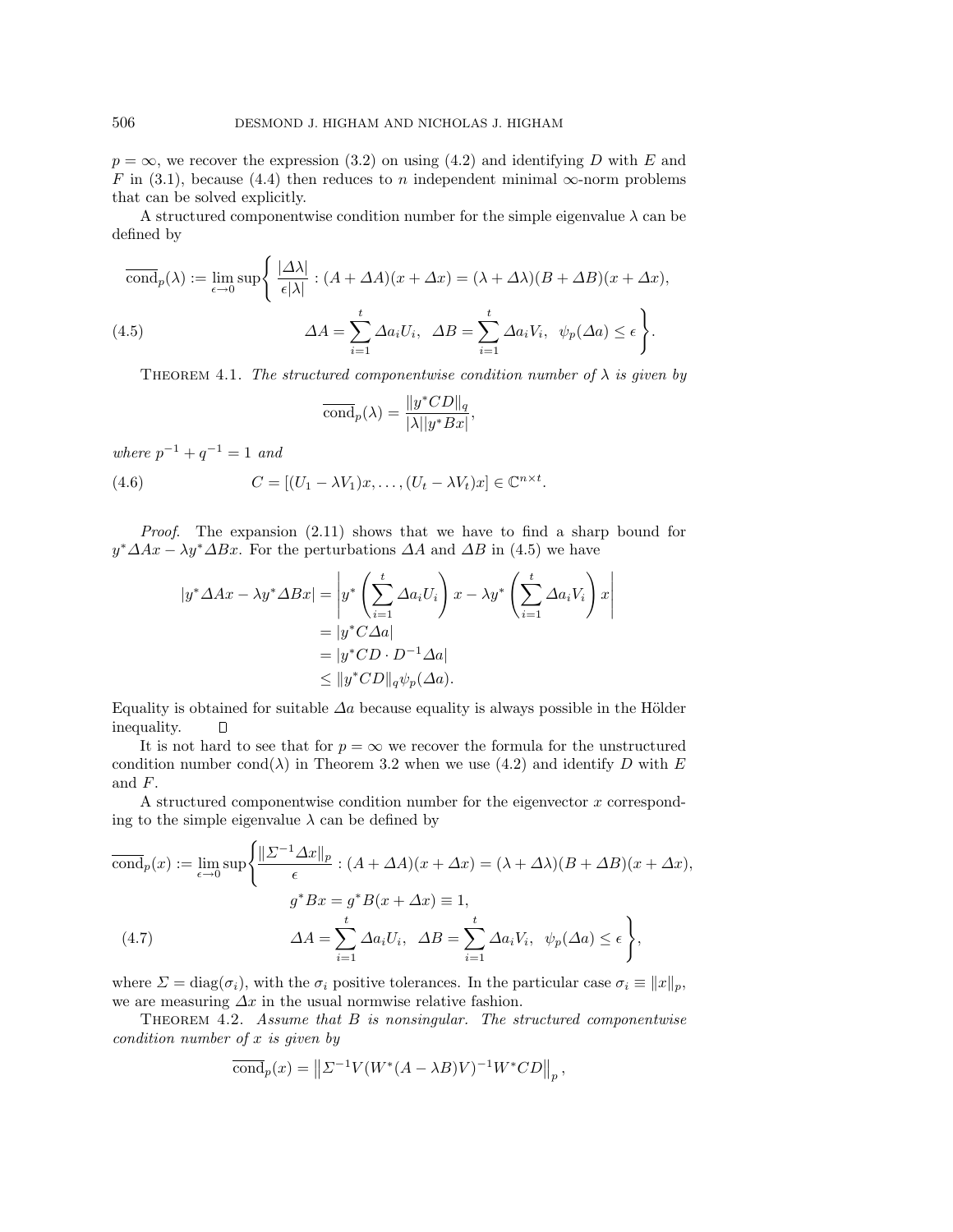where C is defined in (4.6) and the full rank matrices  $V, W \in \mathbb{C}^{n \times (n-1)}$  are chosen so that  $q^*V = 0$  and  $W^*x = 0$ .

*Proof.* From Theorem A.1 we see that we must find a sharp bound for  $\|Z(\Delta A \lambda \Delta B$ )x $||_p/\epsilon$ , where  $Z = \Sigma^{-1} V (W^*(A-\lambda B)V)^{-1}W^*$ . As in the proof of Theorem 4.1, we have

$$
||Z(\Delta A - \lambda \Delta B)x||_p = ||ZCD \cdot D^{-1} \Delta a||_p \le ||ZCD||_p \psi_p \Delta a,
$$

and the latter inequality is attained for suitable  $\Delta a$ .  $\Box$ 

In the above analysis, the parameter vector  $\Delta a$  is complex in general, although it can be taken to be real when all the data are real. In certain circumstances it is appropriate to restrict  $\Delta a$  to be real, even though the data are complex. For example, a 2 × 2 Hermitian perturbation  $\Delta A$  can be parametrized

$$
\Delta A = \begin{bmatrix} \Delta a_1 & \Delta a_2 - \Delta a_3 i \\ \Delta a_2 + \Delta a_3 i & \Delta a_4 \end{bmatrix}, \qquad \Delta a_k \in \mathbb{R}, \qquad k = 1:4.
$$

The backward error derivation must then be modified by taking real and imaginary parts in (4.4) to obtain a real system, of which a minimal norm solution is required. The quantities derived in Theorems 4.1 and 4.2 are now upper bounds for the condition numbers; the bounds are attained for  $p = 1$  and therefore are within a factor t of being attained for other values of p.

**5. Numerical experiments.** To illustrate our results we present some numerical examples. All computations were carried out in Matlab, which has unit roundoff  $u = 2^{-53} \approx 1.1 \times 10^{-16}$ . In each example we used the QZ algorithm [23] to compute the eigensystem. Since Matlab's implementation of the QZ algorithm does not provide left eigenvectors, we computed left eigenvectors using inverse iteration. Condition numbers were evaluated using the computed eigenvalues and eigenvectors in place of the exact ones.

The first example is the problem with

$$
A=\begin{bmatrix}0.1 & 0.2\\ 0.3 & 0.4\end{bmatrix},\qquad B=\begin{bmatrix}0.1 & 0.1\\ 0 & \sqrt{u}\end{bmatrix},
$$

which is attributed to Wilkinson by Moler and Stewart [23]. One eigenvalue is close to  $-2$  and the other is of order  $10^7$ . The eigenpair corresponding to the small eigenvalue is found to be well conditioned. For the large eigenvalue and its eigenvector we find that, with  $E = A$  and  $F = B$  and using the 2-norm,

$$
\kappa(\lambda) = 1.9 \times 10^7, \quad \text{cond}(\lambda) = 1.0 \times 10^1,
$$
  
for  $g = x$ :  $\kappa(x) = 8.5 \times 10^{13}, \quad \text{cond}(x) = 6.0 \times 10^{13},$   
for  $g = y$ :  $\kappa(x) = 1.0 \times 10^1, \quad \text{cond}(x) = 8.0 \times 10^0.$ 

This example shows that an eigenvalue may have different sensitivity with respect to normwise and componentwise perturbations and that the sensitivity of an eigenvector can depend strongly on how it is normalized.

The second example concerns symmetric structure in A and B. The matrix A is the ipjfact matrix  $(a_{ij} = (i + j)!)$  from The Test Matrix Toolbox [19] but with its rows and columns in reverse order, and B is the Pascal matrix from the same source; both matrices are positive definite.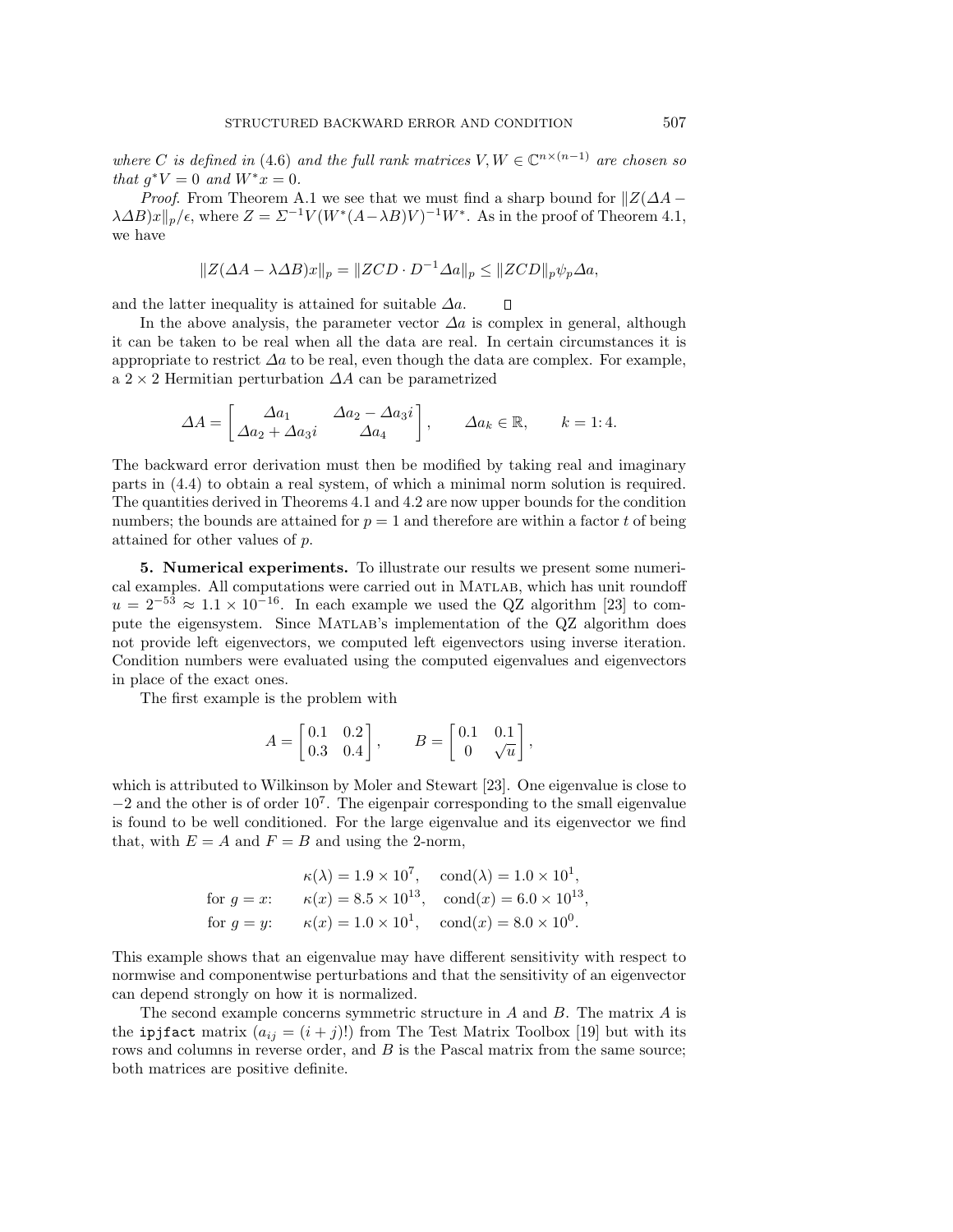| TABLE 5.1                                   |  |  |  |
|---------------------------------------------|--|--|--|
| Results for symmetric $8 \times 8$ A and B. |  |  |  |

|                                                             | Backward  | Condition         |                   |
|-------------------------------------------------------------|-----------|-------------------|-------------------|
|                                                             | error     |                   | $\boldsymbol{x}$  |
| Unstructured normwise $(\eta, \kappa)$                      | 2.1e-17   | 4.2e15            | 3.5e15            |
| Structured normwise $(\overline{\omega}, \text{cond})$      | $2.1e-17$ | 5.2e15            | 4.2e15            |
| Unstructured componentwise $(\omega, \text{cond})$          | $1.5e-8$  | 1.6e6             | 2.6e <sub>6</sub> |
| Structured componentwise $(\overline{\omega}, \text{cond})$ | $3.8e-8$  | 4.4e <sub>5</sub> | 7.7e5             |

TABLE  $5.2$ Results for Toeplitz  $16 \times 16$  A and B.

|                                                             | Backward<br>Condition |       |                   |
|-------------------------------------------------------------|-----------------------|-------|-------------------|
|                                                             | error                 |       | $\boldsymbol{x}$  |
| Unstructured normwise $(\eta, \kappa)$                      | $2.5e-17$             | 5.2e5 | 4.6e6             |
| Structured normwise $(\overline{\omega}, \text{cond})$      | 8.3e-17               | 3.7e5 | 5.7e <sub>6</sub> |
| Unstructured componentwise $(\omega, \text{cond})$          | $5.4e-14$             | 6.6e1 | 4.3e2             |
| Structured componentwise $(\overline{\omega}, \text{cond})$ | $4.5e-12$             | 5.6e0 | 7.0e1             |

In the third example we have Toeplitz A and B. A Toeplitz matrix  $T \in \mathbb{C}^{n \times n}$ can be defined by the sequence  $t_{n1}, t_{n-1,1},\ldots,t_{11}, t_{12},\ldots,t_{1n}$ . With this notation, A is defined by  $1, 2^2, \ldots, (2n-1)^2$ , and B is defined by  $10^{-8}(1, \alpha, \alpha^2, \ldots, \alpha^{2n-1})$ , where  $\alpha = 10^{8/(2n-1)}$ , except that the diagonal of B is multiplied by -1.

In both examples we computed the eigenvalue with smallest real part (which happens to be real in both cases) and the corresponding left and right eigenvectors. The choice of the various parameters is summarized as follows:

- Normalization for eigenvector condition numbers:  $q = y$  (left eigenvector).
- Normwise backward error  $\eta$  and condition numbers  $\kappa$ : 2-norm with  $E = A$ and  $F = B$ .
- Componentwise backward error  $\omega$  and condition numbers cond:  $E = |A|$  and  $F = |B|.$
- Structured backward error  $\overline{\omega}$  and condition number cond:  $q = ||a||_2$ , giving "normwise" measure, and  $g = |a|$ , giving "componentwise" measure, using  $\Sigma = \text{diag}(\Vert x \Vert_p)$  and  $p = 2$ .

The results are shown in Tables 5.1 and 5.2. Several features are worth noting. For the symmetric problem we see that the componentwise backward error is much larger than the unit roundoff and that requiring symmetry of the backward perturbations has little effect on this backward error (we know the same is true of the normwise backward error by Theorem 2.3). On the other hand, the eigenvalue and eigenvector are much less sensitive to componentwise perturbations than to normwise ones, and again a restriction to symmetric perturbations makes little difference. For the Toeplitz problem, requiring Toeplitz perturbations increases the componentwise backward error by two orders of magnitude and reduces the componentwise condition numbers by an order of magnitude.

In the examples above, the matrix  $M$  in  $(4.4)$  was always of full rank. In similar experiments with  $A$  and  $B$  both having symmetric Toeplitz structure we found that  $M$ was usually numerically rank-deficient and that the system (4.4) did not always have a solution (more precisely, the minimal-norm least-squares solution did not always have a small residual, so that the structured backward error was sometimes infinite). This behavior appears to be due to symmetries in the eigenvectors. It is known that any eigenvector  $x$  of a symmetric Toeplitz matrix with distinct eigenvalues satisfies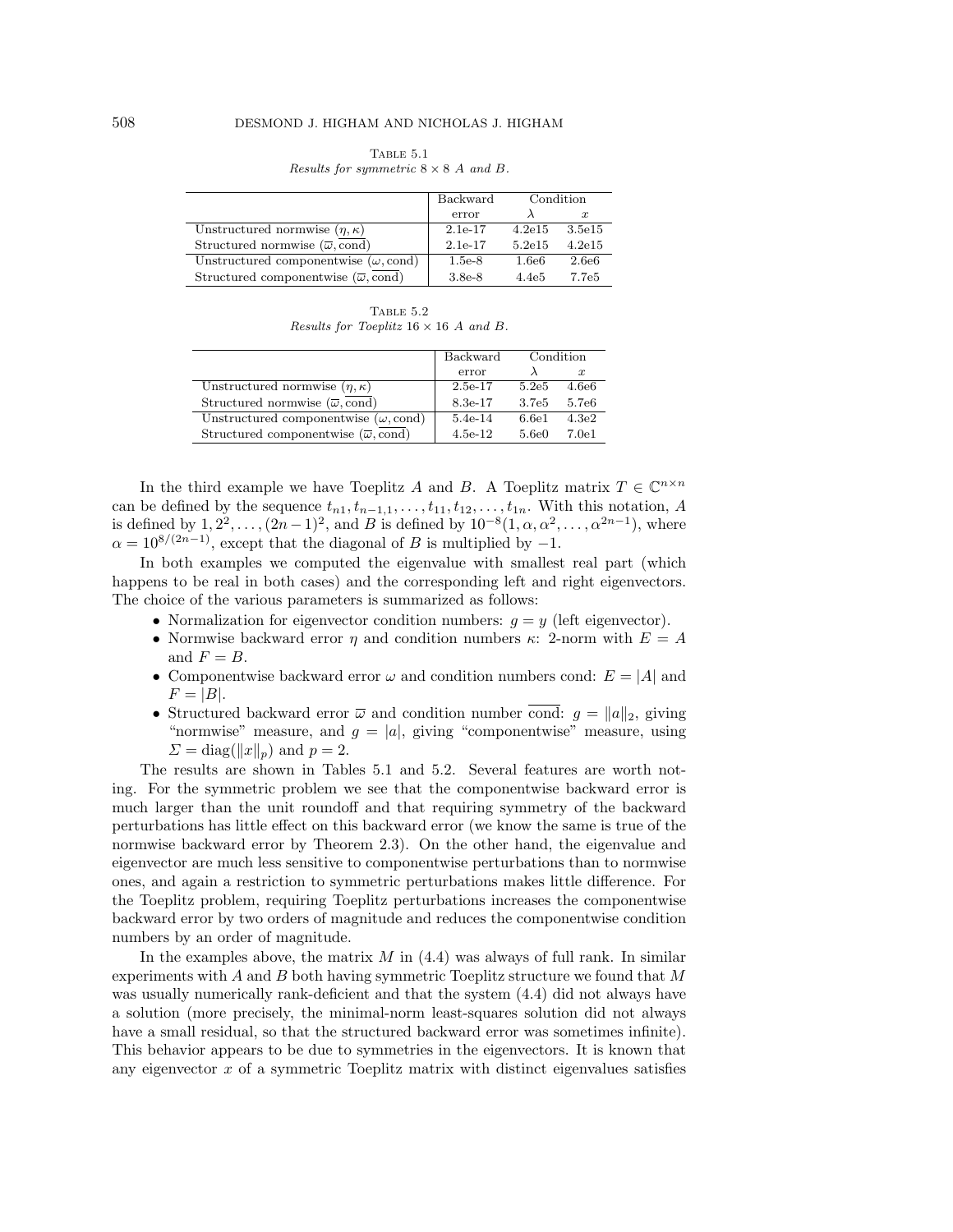Table 5.3 Condition numbers for quadratic eigenvalue problem with data (5.1).

|               | Unstructured | Structured |
|---------------|--------------|------------|
| Normwise      | 2.0e12       | 1.0e8      |
| Componentwise | 4.0e0        | 1.0e0      |

either  $Jx = x$  or  $Jx = -x$ , where J is the identity matrix with its columns in reverse order [9]. It is easy to verify that, for such an x, the matrix  $[U_1x, \ldots, U_nx]$ has some repeated rows (up to sign) and so is rank-deficient, where  $U_1, \ldots, U_n$  are the pattern matrices corresponding to symmetric Toeplitz structure in an  $n \times n$  real matrix. Similar symmetries appear to hold for the generalized eigenvalue problem, causing numerical rank-deficiency of M for "good" approximate eigenvectors  $\tilde{x}$ .

Finally, we consider the generalized eigenvalue problem (1.2) corresponding to the quadratic eigenvalue problem (1.1), with

(5.1) 
$$
C = \begin{bmatrix} 1 & 0 \\ 0 & 1 \end{bmatrix}, \quad D = \begin{bmatrix} 1 & 1 \\ 0 & 1 \end{bmatrix}, \quad E = \begin{bmatrix} 10^{-4} & 1 \\ 0 & 10^{-8} \end{bmatrix}.
$$

We report in Table 5.3 condition numbers for the eigenvalue  $\lambda = -1.0001 \times 10^{-4}$  (to five significant figures). The parameter vector is  $a = [\text{vec}(C)^T \text{vec}(D)^T \text{vec}(E)^T]^T$ , where vec stacks the columns of a matrix into one long vector. For the normwise condition number we take  $g = [\|C\|_2 e^T, \|D\|_2 e^T, \|E\|_2 e^T]^T$ , where  $e \in \mathbb{R}^2$  is the vector of 1s, and, for the componentwise condition number,  $g = |a|$  and  $p = 1$ . We see that the normwise condition number for the quadratic eigenvalue problem is four orders of magnitude smaller than the condition number we obtain by ignoring the structure in the corresponding generalized eigenvalue problem. The componentwise condition numbers are much smaller than the normwise ones, and the structured condition number reveals perfect conditioning.

There are many interesting open problems in the areas of establishing the existence of finite structured backward errors and bounding the difference between structured and unstructured backward errors and condition numbers.

**Appendix.** The following result generalizes analysis of Geurts [15], Chaitin-Chatelin and Frayssé [6, Section 4.4.2], and Chatelin [7, Section 4.2.1] for the standard eigenproblem.

THEOREM A.1. Let  $A, B \in \mathbb{C}^{n \times n}$ . Let  $\lambda$  be a simple eigenvalue and x the corresponding eigenvector of the pair  $(A, B)$  and let

$$
(A + \Delta A)(x + \Delta x) = (\lambda + \Delta \lambda)(B + \Delta B)(x + \Delta x).
$$

Normalize x and  $x + \Delta x$  by

(A.1) 
$$
g^* B x = g^* B (x + \Delta x) = 1,
$$

where g is a given vector (it is assumed that  $g^*Bx \neq 0$ ). For sufficiently small  $\Delta A$ and  $\Delta B$  there is a unique  $\Delta x$  which can be expressed, to first order, as

(A.2) 
$$
\Delta x = -V(W^*(A - \lambda B)V)^{-1}W^*(\Delta A - \lambda \Delta B)x,
$$

where the full rank matrices  $V, W \in \mathbb{C}^{n \times (n-1)}$  are chosen so that  $g^*BV = 0$  and  $W^*Bx=0.$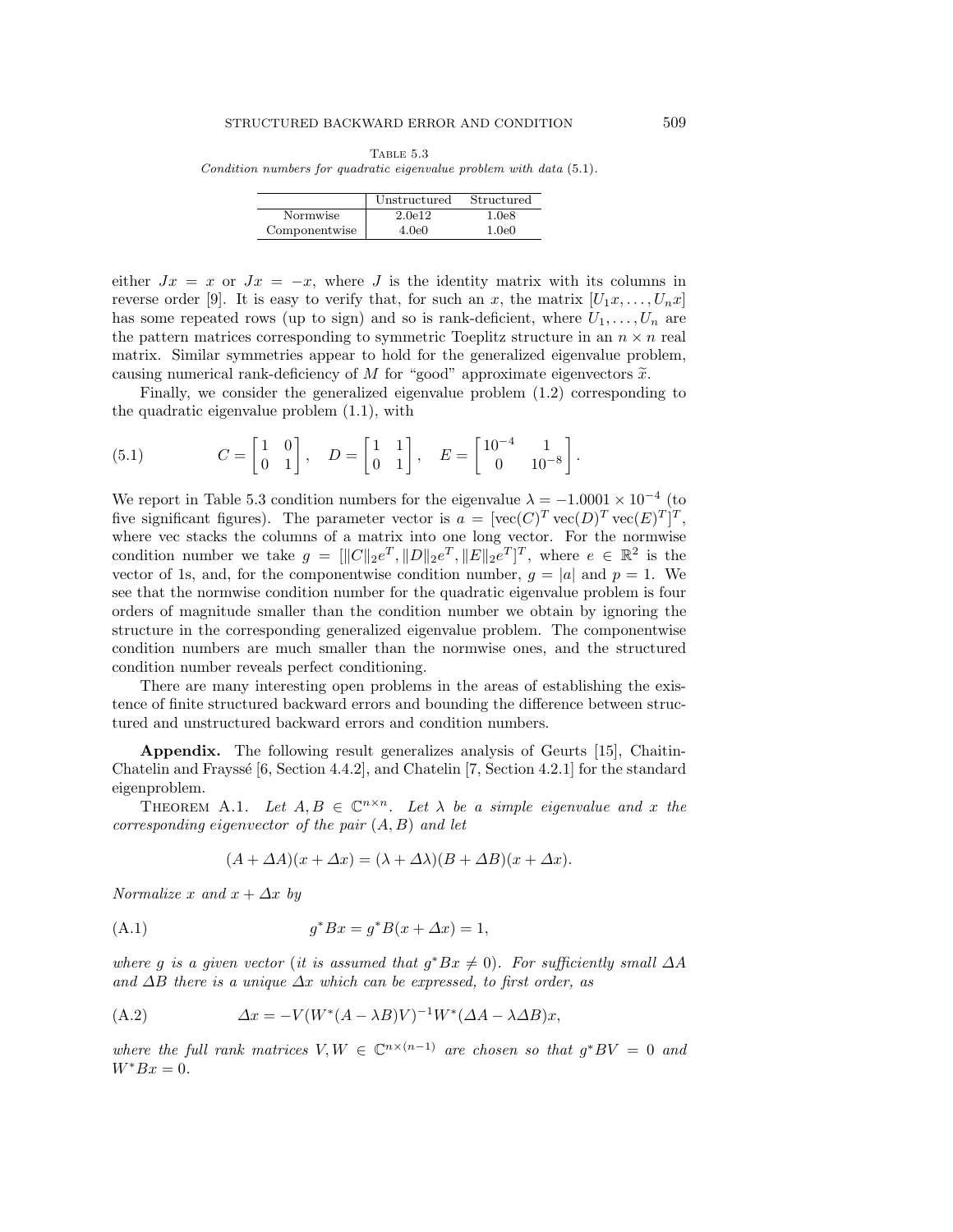*Proof.* For sufficiently small  $\Delta A$  and  $\Delta B$ ,  $\lambda + \Delta \lambda$  is a simple eigenvalue of the pair  $(A + \Delta A, B + \Delta B)$  [30, Thm. VI.2.1], making  $\Delta x$  unique when normalized as in  $(A.1).$ 

We have

$$
(A.3) \t\t\t\t $\Delta Ax + A\Delta x = \lambda \Delta Bx + \lambda B\Delta x + \Delta \lambda Bx,$
$$

where this and all subsequent equations include first order terms only. Premultiplying by  $W^*$  gives

(A.4) 
$$
W^*(A - \lambda B)\Delta x = -W^*(\Delta A - \lambda \Delta B)x.
$$

Define the matrices  $M = \begin{bmatrix} x & V \end{bmatrix}$ ,  $N = \begin{bmatrix} g & W \end{bmatrix}$ . We show that M is nonsingular. Note first that

(A.5) 
$$
g^*BM = [g^*Bx \quad g^*BV] = [1 \quad 0] = e_1^T.
$$

Hence if  $Mt = 0$  then  $0 = g^*BMt = t_1$ , and then  $0 = Mt = Vt(2:n)$ , which implies  $t(2:n) = 0$ . A similar proof shows that N is nonsingular.

Write  $\Delta x = Mz$ . Then

$$
W^*(A - \lambda B)\Delta x = W^*(A - \lambda B) [x \quad V] z
$$

$$
= W^* [0 \quad (A - \lambda B)V] \begin{bmatrix} z_1 \\ z_2 \end{bmatrix}
$$

$$
= W^*(A - \lambda B)V z_2.
$$

Now we show that the matrix  $W^*(A - \lambda B)V \in \mathbb{C}^{(n-1)\times(n-1)}$  is nonsingular.

We have

$$
N^*(A - \mu B)M = \begin{bmatrix} g^* \\ W^* \end{bmatrix} [(\lambda - \mu)Bx \quad (A - \mu B)V]
$$

$$
= \begin{bmatrix} \lambda - \mu & g^*(A - \mu B)V \\ 0 & W^*(A - \mu B)V \end{bmatrix}.
$$

Hence det(N<sup>\*</sup>) det( $A-\mu B$ ) det( $M=(\lambda-\mu)$  det( $W^*(A-\mu B)V$ ). Since N and M are nonsingular and  $\lambda$  is a simple eigenvalue of  $(A, B)$  it follows that  $\det(W^*(A - \mu B)V)$ is nonzero for  $\mu = \lambda$ , as required.

From (A.6) and (A.4) we obtain  $z_2 = -(W^*(A - \lambda B)V)^{-1}W^*(\Delta A - \lambda \Delta B)x$ . To determine the scalar  $z_1$  we note that, from the normalization condition  $(A.1)$  and  $(A.5),$ 

$$
0 = g^* B \Delta x = g^* B M z = e_1^T z = z_1.
$$

 $\Box$ 

Hence  $\Delta x = V z_2$ , as required.

The matrices  $V$  and  $W$  appearing in  $(A.2)$  can be explicitly constructed as follows. Let  $Q_v^T B^* g = R_v = \pm ||B^* g||_2 e_1$  and  $Q_w^T Bx = R_w = \pm ||Bx||_2 e_1$  be QR factorizations. Then we can take  $V = Q_v(:, 2:n)$  and  $W = Q_w(:, 2:n)$ .

Note that the matrix  $V(W^*(A - \lambda B)V)^{-1}W^*$  is independent of the particular choice of V and W, since  $\Delta x$  in (A.2) is unique for sufficiently small  $\Delta A$  and  $\Delta B$ .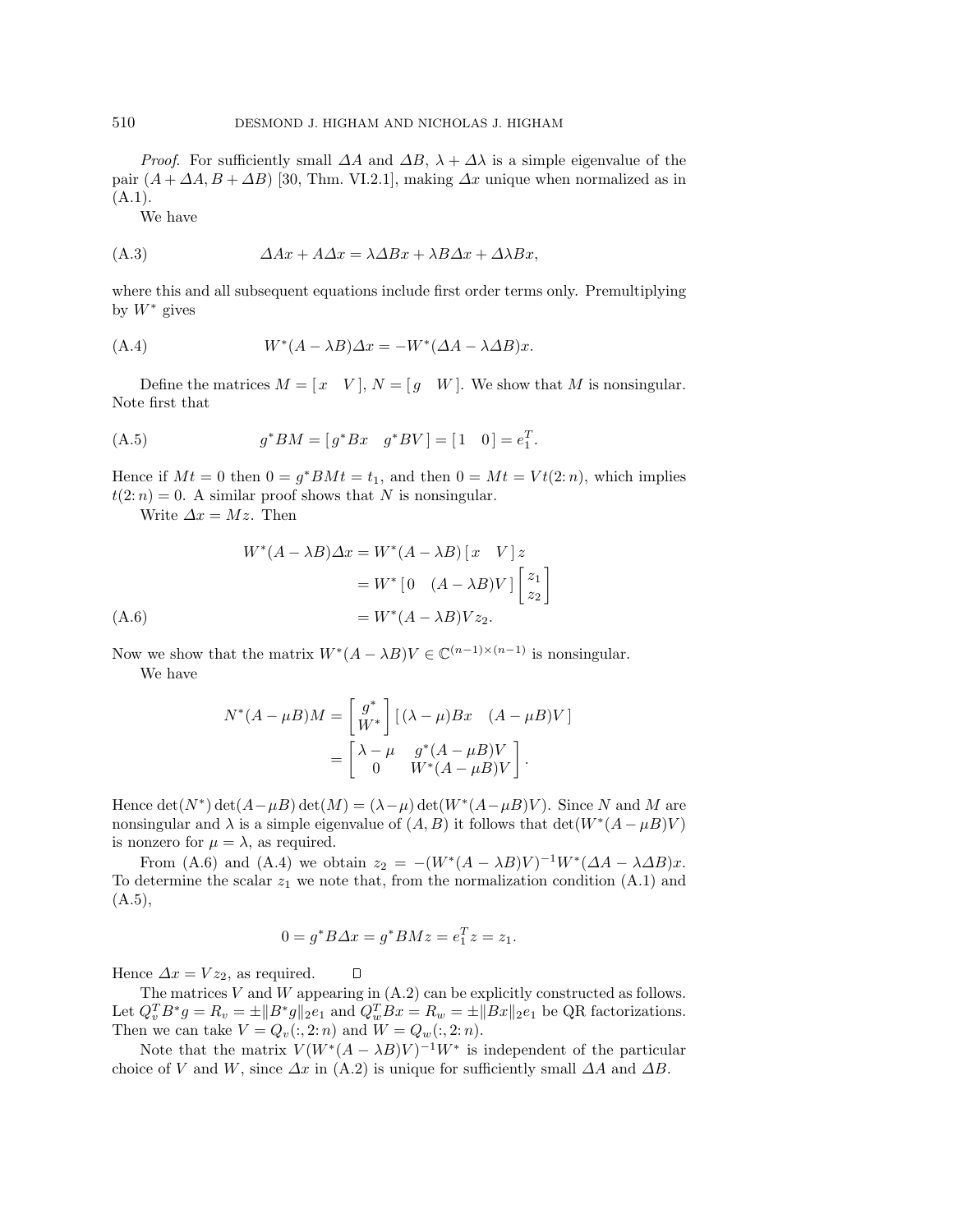### REFERENCES

- [1] M. F. ANJOS, S. J. HAMMARLING, AND C. C. PAIGE, Solving the Generalized Symmetric Eigenvalue Problem, manuscript, 1992.
- [2] S. G. Bartels and D. J. Higham, The structured sensitivity of Vandermonde-like systems, Numer. Math., 62 (1992), pp. 17–33.
- [3] R. M. BEAM AND R. F. WARMING, The asymptotic spectra of banded Toeplitz and quasi-Toeplitz matrices, SIAM J. Sci. Comput., 14 (1993), pp. 971–1006.
- [4] P. Benner, V. Mehrmann, and H. Xu, A New Method for Computing the Stable Invariant Subspace of a Real Hamiltonian Matrix, Preprint SFB393/97-01, Fak. f. Mathematik, Technische Universität Chemnitz-Zwickau, Chemnitz, FRG, 1997; J. Comp. Math. Appl., to appear.
- [5] J. R. BUNCH, J. W. DEMMEL, AND C. F. VAN LOAN, The strong stability of algorithms for solving symmetric linear systems, SIAM J. Matrix Anal. Appl., 10 (1989), pp. 494–499.
- [6] F. CHAITIN-CHATELIN AND V. FRAYSSÉ, Lectures on Finite Precision Computations, SIAM, Philadelphia, PA, 1996.
- [7] F. CHATELIN, *Eigenvalues of Matrices*, Wiley, Chichester, UK, 1993.
- [8] J. K. CULLUM AND R. A. WILLOUGHBY, A QL procedure for computing the eigenvalues of complex symmetric tridiagonal matrices, SIAM J. Matrix Anal. Appl., 17 (1996), pp. 83– 109.
- [9] G. Cybenko, On the eigenstructure of Toeplitz matrices, IEEE Trans. Acoust., Speech, Signal Processing, ASSP-32 (1984), pp. 918–921.
- [10] A. S. Deif, Realistic a priori and a posteriori error bounds for computed eigenvalues, IMA J. Numer. Anal., 9 (1990), pp. 323–329.
- [11] Z. DRMAC, A tangent algorithm for computing the generalized singular value decomposition, SIAM J. Numer. Anal., 35 (1998), pp. 1804–1832.
- [12] H. Elman and D. Silvester, Fast nonsymmetric iterations and preconditioning for Navier-Stokes equations, SIAM J. Sci. Comput., 17 (1996), pp. 33–46.
- [13] L. ELSNER, I. KOLTRACHT, M. NEUMANN, AND D. XIAO, On accurate computations of the Perron root, SIAM J. Matrix Anal. Appl., 14 (1993), pp. 456–467.
- [14] V. FRAYSSÉ AND V. TOUMAZOU, A note on the normwise perturbation theory for the regular generalized eigenproblem  $Ax = \lambda Bx$ , Numer. Linear Algebra Appl., 5 (1998), pp. 1–10.
- [15] A. J. GEURTS, A contribution to the theory of condition, Numer. Math., 39 (1982), pp. 85–96. [16] G. H. Golub and C. F. Van Loan, Matrix Computations, 2nd ed., Johns Hopkins University
- Press, Baltimore, MD, 1989. [17] D. J. HIGHAM AND N. J. HIGHAM, Backward error and condition of structured linear systems,
- SIAM J. Matrix Anal. Appl., 13 (1992), pp. 162–175.
- [18] N. J. HIGHAM, A survey of componentwise perturbation theory in numerical linear algebra, in Mathematics of Computation 1943–1993: A Half Century of Computational Mathematics, W. Gautschi, ed., Proc. Sympos. Appl. Math. 48, AMS, Providence, RI, 1994, pp. 49–77.
- [19] N. J. Higham, The Test Matrix Toolbox for Matlab (version 3.0), Numerical Analysis Report No. 276, Manchester Centre for Computational Mathematics, Manchester, England, 1995.
- [20] R. A. Horn and C. R. Johnson, Matrix Analysis, Cambridge University Press, London, 1985. [21] B. KÅGSTRÖM AND P. POROMAA, Computing eigenspaces with specified eigenvalues of a regular matrix pair  $(A, B)$  and condition estimation: Theory, algorithms and software, Numer. Algorithms, 12 (1996), pp. 369–407.
- [22] W. Kahan, B. N. Parlett, and E. Jiang, Residual bounds on approximate eigensystems of nonnormal matrices, SIAM J. Numer. Anal., 19 (1982), pp. 470–484.
- [23] C. B. MOLER AND G. W. STEWART, An algorithm for generalized matrix eigenvalue problems, SIAM J. Numer. Anal., 10 (1973), pp. 241–256.
- [24] W. OETTLI AND W. PRAGER, Compatibility of approximate solution of linear equations with given error bounds for coefficients and right-hand sides, Numer. Math., 6 (1964), pp. 405– 409.
- [25] B. N. PARLETT, The Symmetric Eigenvalue Problem, Prentice–Hall, Englewood Cliffs, NJ, 1980. Reprinted by SIAM, Philadelphia, PA, 1998.
- [26] J. L. RIGAL AND J. GACHES, On the compatibility of a given solution with the data of a linear system, J. Assoc. Comput. Mach., 14 (1967), pp. 543–548.
- [27] Y. Saad, Numerical Methods for Large Eigenvalue Problems, Manchester University Press, Manchester, and Halsted Press, New York, 1992.
- [28] A. SMOKTUNOWICZ, The Strong Stability of Algorithms for Solving the Symmetric Eigenproblem, manuscript, 1995.